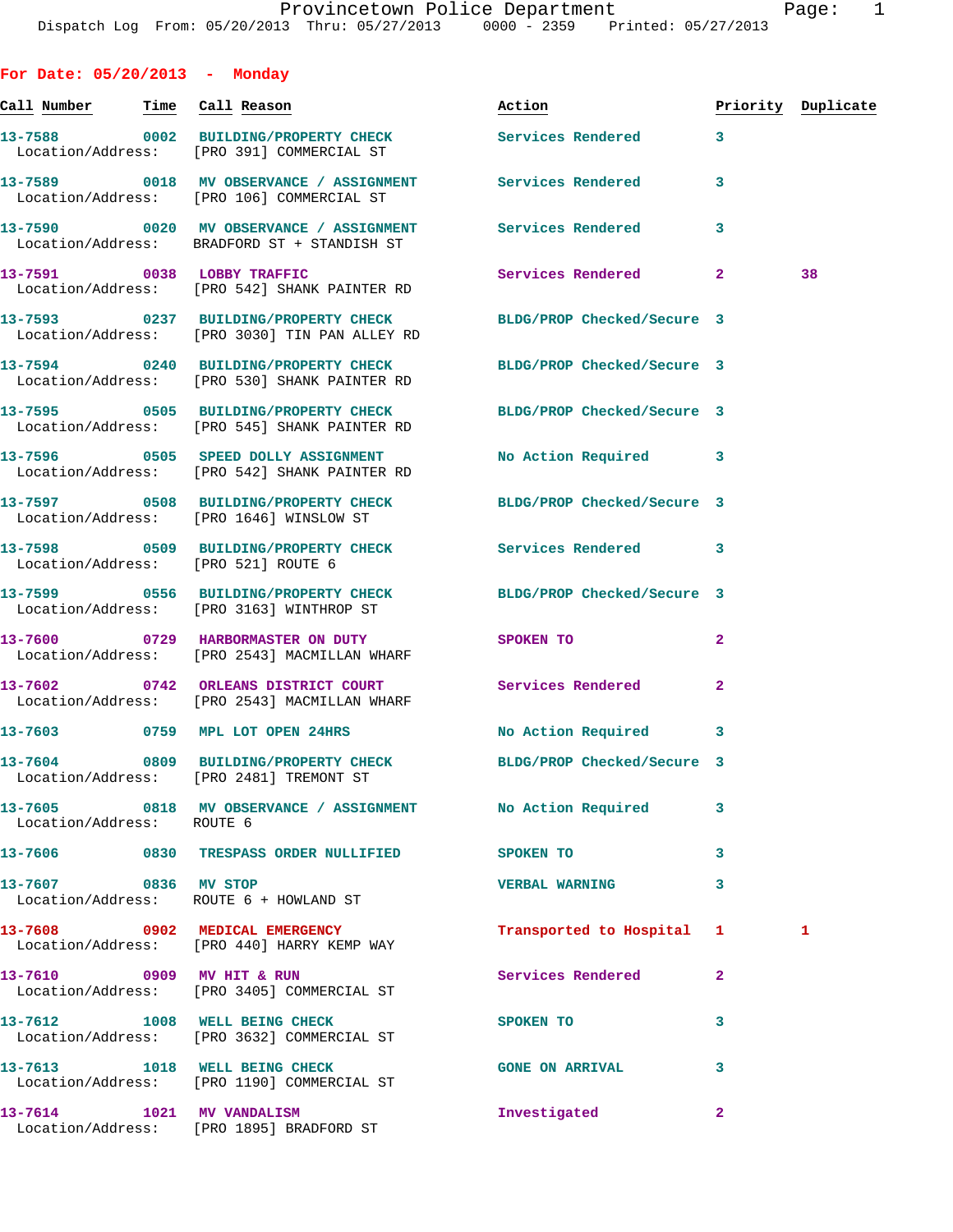| 13-7615 1127 ANIMAL CALL<br>Location/Address: COMMERCIAL ST            |                                                                                                                 | SPOKEN TO                  | $\mathbf{2}$   |
|------------------------------------------------------------------------|-----------------------------------------------------------------------------------------------------------------|----------------------------|----------------|
|                                                                        | $13-7617$ 1249 PARK, WALK & TALK<br>Location/Address: [PRO 216] COMMERCIAL ST                                   | Services Rendered          | $\overline{a}$ |
| 13-7619 1324 FOLLOW UP                                                 | Location/Address: [PRO 1895] BRADFORD ST                                                                        | FOLLOW UP                  | $\overline{2}$ |
|                                                                        | 13-7620 1352 BUILDING/PROPERTY CHECK<br>Location/Address: [PRO 2500] COMMERCIAL ST                              | BLDG/PROP Checked/Secure 3 |                |
| 13-7621 1352 HAZARDS                                                   | Location/Address: [PRO 2543] MACMILLAN WHARF                                                                    | Services Rendered          | $\mathbf{2}$   |
| 13-7622 1401 FOLLOW UP                                                 | Location/Address: [PRO 58] BRADFORD ST                                                                          | FOLLOW UP                  | $\overline{a}$ |
| $13-7624$ 1414 SPEEDING M/V'S                                          | Location/Address: [PRO 1235] BRADFORD ST                                                                        | SPOKEN TO                  | $\overline{2}$ |
|                                                                        | 13-7626 1449 MEDICAL EMERGENCY<br>Location/Address: [PRO 385] COMMERCIAL ST                                     | <b>Services Rendered</b>   | $\mathbf{1}$   |
| 13-7628 1516 ASSIST CITIZEN                                            | Location/Address: [PRO 1741] COMMERCIAL ST                                                                      | <b>Services Rendered</b>   | 3              |
| 13-7629 1538 COMPLAINT                                                 | Location/Address: [PRO 441] HARRY KEMP WAY                                                                      | Services Rendered          | 3              |
|                                                                        | 13-7630 1556 LARCENY / FORGERY / FRAUD Services Rendered<br>Location/Address: [PRO 1892] SHANK PAINTER RD       |                            | $\mathbf{2}$   |
| 13-7631 1605 MV COMPLAINT                                              | Location/Address: UPPER MILLER HILL RD                                                                          | <b>GONE ON ARRIVAL</b>     | $\overline{2}$ |
| Location/Address: CONWELL ST                                           | 13-7635 1624 WORKING ON ALARM SYSTEM                                                                            | Services Rendered          | 1              |
|                                                                        | 13-7632 1630 MEDICAL EMERGENCY<br>Location/Address: ATLANTIC AVE + COMMERCIAL ST                                | Transported to Hospital 1  |                |
| 13-7634 1646 LOST DEBIT CARD<br>Location/Address: [PRO 3356] DUNCAN LN |                                                                                                                 | Services Rendered 3        |                |
| 13-7633 1648 MV COMPLAINT                                              | Location/Address: [PRO 2829] UPPER MILLER HILL RD                                                               | Services Rendered          | $\mathbf{2}$   |
| 13-7639 1700 RETURN PROPERTY                                           | Location/Address: [PRO 542] SHANK PAINTER RD<br>Refer To Arrest: 13-68-AR                                       | <b>Services Rendered</b>   | 3              |
|                                                                        | 13-7637 1719 BUILDING/PROPERTY CHECK BLDG/PROP Checked/Secure 3<br>Location/Address: [PRO 2898] JEROME SMITH RD |                            |                |
|                                                                        | 13-7638 1722 MEDICAL EMERGENCY<br>Location/Address: [PRO 814] COMMERCIAL ST                                     | <b>PATIENT REFUSAL</b>     | 1              |
| 13-7643 1751 COMPLAINT                                                 | Location/Address: [PRO 78] BRADFORD ST                                                                          | Services Rendered          | 3              |
|                                                                        | 13-7640 1820 MV OBSERVANCE / ASSIGNMENT No Action Required<br>Location/Address: [PRO 2646] SHANKPAINTER RD      |                            | 3              |
| 13-7641 1833 MV STOP                                                   | Location/Address: COOK ST + BRADFORD ST                                                                         | <b>VERBAL WARNING</b>      | 3              |
| 13-7642 1846 MV STOP                                                   | Location/Address: BRADFORD ST + MILLER HILL RD                                                                  | <b>VERBAL WARNING</b>      | 3              |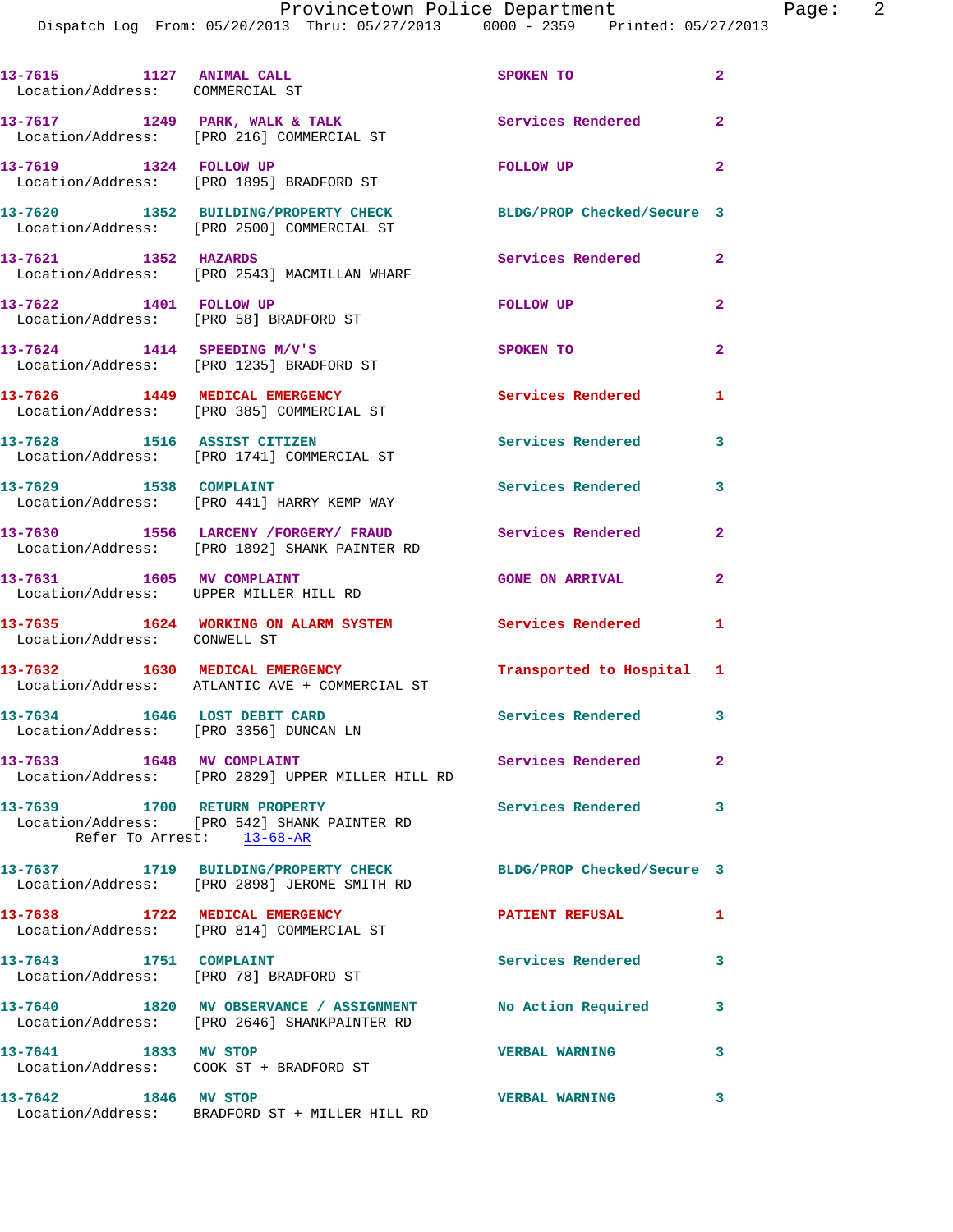**13-7646 2055 BUILDING/PROPERTY CHECK BLDG/PROP Checked/Secure 3**  Location/Address: [PRO 306] COMMERCIAL ST **13-7647 2056 MV STOP VERBAL WARNING 3**  Location/Address: [PRO 606] CONWELL ST **13-7648 2124 AMBER ALERT ISSUED Services Rendered 3**  Location/Address: [PRO 542] SHANK PAINTER RD **13-7649 2133 BUILDING/PROPERTY CHECK BLDG/PROP Checked/Secure 3**  Location/Address: [PRO 530] SHANKPAINTER RD **13-7650 2141 BUILDING/PROPERTY CHECK BLDG/PROP Checked/Secure 3**  Location/Address: [PRO 16] BRADFORD ST **13-7651 2202 MEDICAL EMERGENCY PATIENT REFUSAL 1**  Location/Address: [PRO 52] BRADFORD ST **13-7652 2210 BUILDING/PROPERTY CHECK BLDG/PROP Checked/Secure 3**  Location/Address: [PRO 433] RYDER ST **13-7654 2241 BOAT/HARBORMASTER Services Rendered 2**  Location/Address: [PRO 3259] MACMILLAN WHARF **13-7655 2341 BUILDING/PROPERTY CHECK BLDG/PROP Checked/Secure 3**  Location/Address: [PRO 530] SHANK PAINTER RD **13-7656 2343 BUILDING/PROPERTY CHECK BLDG/PROP Checked/Secure 3**  Location/Address: [PRO 2898] JEROME SMITH RD **13-7657 2354 BUILDING/PROPERTY CHECK Services Rendered 3**  Location/Address: [PRO 106] COMMERCIAL ST

**13-7645 2050 BUILDING/PROPERTY CHECK BLDG/PROP Checked/Secure 3** 

## **For Date: 05/21/2013 - Tuesday**

Location/Address: [PRO 1638] COMMERCIAL ST

|                                       | 13-7658 0000 PARK, WALK & TALK Services Rendered<br>Location: [PRO 3431] LOPES SQUARE                 |                    | $\overline{2}$          |    |
|---------------------------------------|-------------------------------------------------------------------------------------------------------|--------------------|-------------------------|----|
|                                       | $13-7659$ 0015 BAR CHECK<br>Location/Address: [PRO 3443] COMMERCIAL ST                                | Services Rendered  | $\overline{2}$          |    |
|                                       | 13-7660 0026 BAR CHECK<br>Location/Address: [PRO 3236] COMMERCIAL ST                                  | Services Rendered  | $\overline{2}$          |    |
|                                       | 13-7661 0026 MV OBSERVANCE / ASSIGNMENT Services Rendered<br>Location/Address: BRADFORD ST + RYDER ST |                    | $\overline{\mathbf{3}}$ |    |
|                                       | 13-7662 0113 BUILDING/PROPERTY CHECK Services Rendered<br>Location/Address: [PRO 2483] COMMERCIAL ST  |                    | 3                       |    |
| Location/Address: [PRO 3287] ROUTE 6  | 13-7663 0113 BUILDING/PROPERTY CHECK BLDG/PROP Checked/Secure 3                                       |                    |                         |    |
|                                       | 13-7664 0138 BUILDING/PROPERTY CHECK Services Rendered<br>Location/Address: [PRO 391] COMMERCIAL ST   |                    | 3                       |    |
|                                       | 13-7623 0148 LOBBY TRAFFIC<br>Location/Address: [PRO 542] SHANK PAINTER RD                            | No Action Required | $\overline{2}$          | 25 |
| Location/Address: [PRO 444] HIGH POLE | 13-7665 0201 BUILDING/PROPERTY CHECK BLDG/PROP Checked/Secure 3                                       |                    |                         |    |
| Location/Address: [PRO 3287] ROUTE 6  | 13-7666 0259 BUILDING/PROPERTY CHECK BLDG/PROP Checked/Secure 3                                       |                    |                         |    |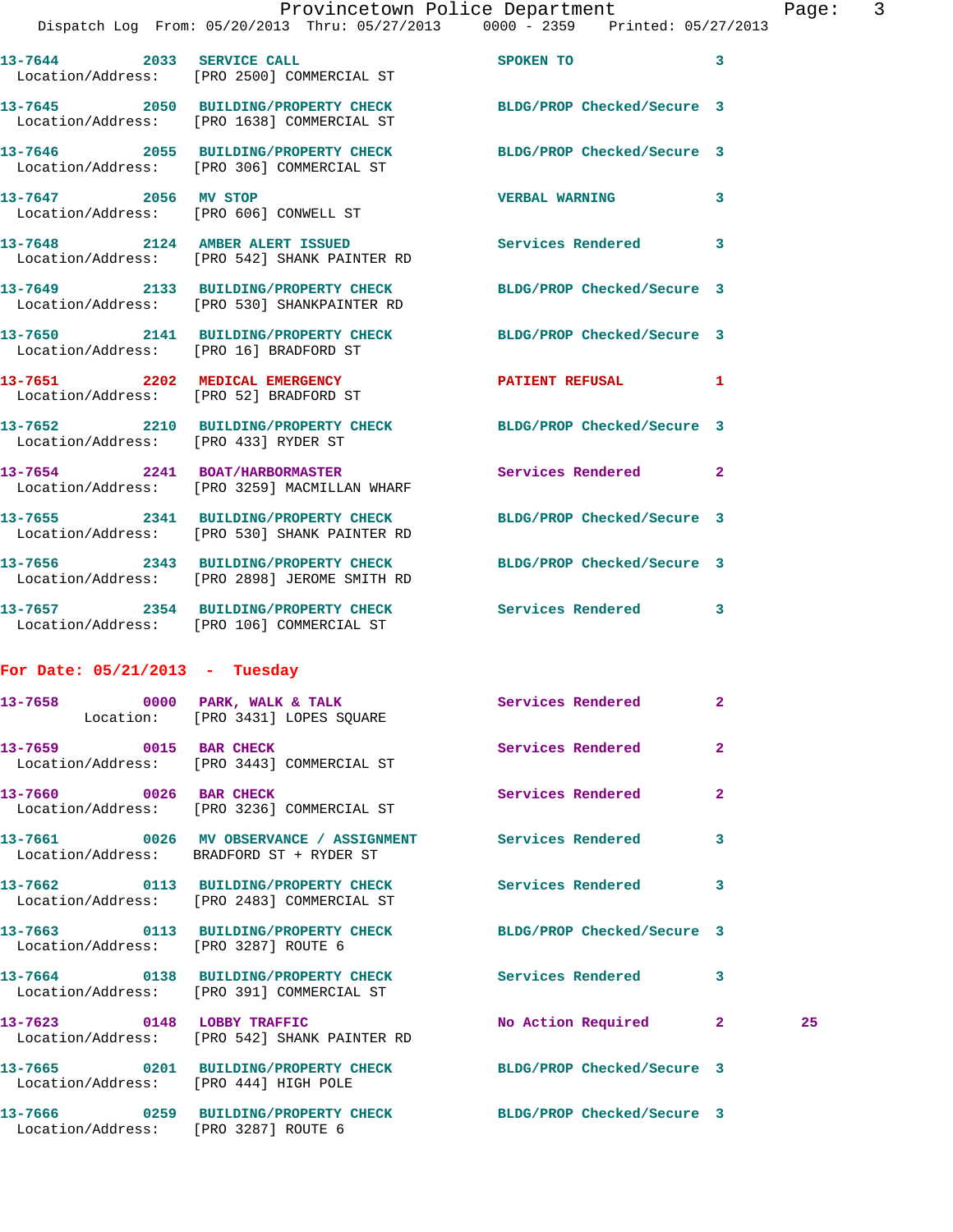|                                                                       | 13-7667 0447 BUILDING/PROPERTY CHECK<br>Location/Address: [PRO 545] SHANKPAINTER RD                           | BLDG/PROP Checked/Secure 3 |                |
|-----------------------------------------------------------------------|---------------------------------------------------------------------------------------------------------------|----------------------------|----------------|
|                                                                       | 13-7668 0457 BUILDING/PROPERTY CHECK<br>Location/Address: [PRO 2543] MACMILLAN WHARF                          | BLDG/PROP Checked/Secure 3 |                |
| Location/Address: [PRO 3259] MACMILLAN                                | 13-7669 0502 BUILDING/PROPERTY CHECK                                                                          | BLDG/PROP Checked/Secure 3 |                |
| Location/Address: [PRO 3440] ROUTE 6                                  | 13-7670 0506 MV OBSERVANCE / ASSIGNMENT No Action Required                                                    |                            | 3              |
| Location/Address: JEROME SMITH RD                                     | 13-7671 0509 SPEED DOLLY DEPLOYED                                                                             | No Action Required         | 3              |
| Location/Address: [PRO 564] BAYBERRY                                  | 13-7672 0514 BUILDING/PROPERTY CHECK Services Rendered                                                        |                            | 3              |
|                                                                       | 13-7673 0558 MV OBSERVANCE / ASSIGNMENT<br>Location/Address: [PRO 3338] SHANKPAINTER RD                       | Services Rendered          | 3              |
| 13-7674 0730 ON DUTY                                                  | Location/Address: [PRO 3259] MACMILLAN WHARF                                                                  | No Action Required 2       |                |
|                                                                       | 13-7675 0750 BUILDING/PROPERTY CHECK<br>Location/Address: [PRO 2543] MACMILLAN WHARF                          | BLDG/PROP Checked/Secure 3 |                |
|                                                                       | 13-7676 0751 MV OBSERVANCE / ASSIGNMENT No Action Required<br>Location/Address: [PRO 1886] BRADFORD ST        |                            | 3              |
| 13-7677 0822 MV STOP                                                  | Location/Address: HOWLAND ST + BRADFORD ST                                                                    | <b>VERBAL WARNING</b>      | 3              |
| 13-7678 0834 CODE 99                                                  | Location/Address: [PRO 814] COMMERCIAL ST                                                                     | Services Rendered          | 1              |
|                                                                       | 13-7680 0922 VERBAL ARGUMENT<br>Location/Address: RACE POINT RD + NELSON AVE                                  | No Action Required 3       |                |
|                                                                       | 13-7679 0944 BUILDING/PROPERTY CHECK<br>Location/Address: [PRO 2500] COMMERCIAL ST                            | BLDG/PROP Checked/Secure 3 |                |
| 13-7681 0959 ABANDONED CALL                                           | Location/Address: [PRO 440] HARRY KEMP WAY                                                                    | Unfounded                  | 3              |
|                                                                       | 13-7682 1019 MV OBSERVANCE / ASSIGNMENT Services Rendered<br>Location/Address: [PRO 2647] SHANK PAINTER RD    |                            | 3              |
|                                                                       | 13-7684 1024 TRAFFIC CONTROL<br>Location/Address: [PRO 175] COMMERCIAL ST                                     | <b>GONE ON ARRIVAL</b>     | 3              |
|                                                                       | 13-7685 1028 WHEELCHAIR ACCESS<br>Location/Address: [PRO 185] COMMERCIAL ST                                   | Unfounded                  | $\mathbf{3}$   |
|                                                                       | 13-7686 1034 LOCKBOX RETURN<br>Location/Address: [PRO 1077] PLEASANT ST                                       | <b>Services Rendered</b>   | 3              |
|                                                                       | 13-7687 1126 MV OBSERVANCE / ASSIGNMENT Citation/Warning Issued 3<br>Location/Address: [PRO 1886] BRADFORD ST |                            |                |
| 13-7688 1156 MV STOP                                                  | Location/Address: HOWLAND ST + BRADFORD ST                                                                    | <b>VERBAL WARNING</b>      | 3              |
| 13-7689 1212 MEDICAL EMERGENCY<br>Location/Address: [PRO 546] ROUTE 6 |                                                                                                               | Transported to Hospital 1  |                |
|                                                                       | 13-7691 1251 INJURED TURTLE<br>Location/Address: [PRO 1109] SOMERSET RD                                       | Services Rendered          | $\overline{2}$ |
| 13-7692 1348 DOGS IN MV                                               |                                                                                                               | Services Rendered          | $\mathbf{2}$   |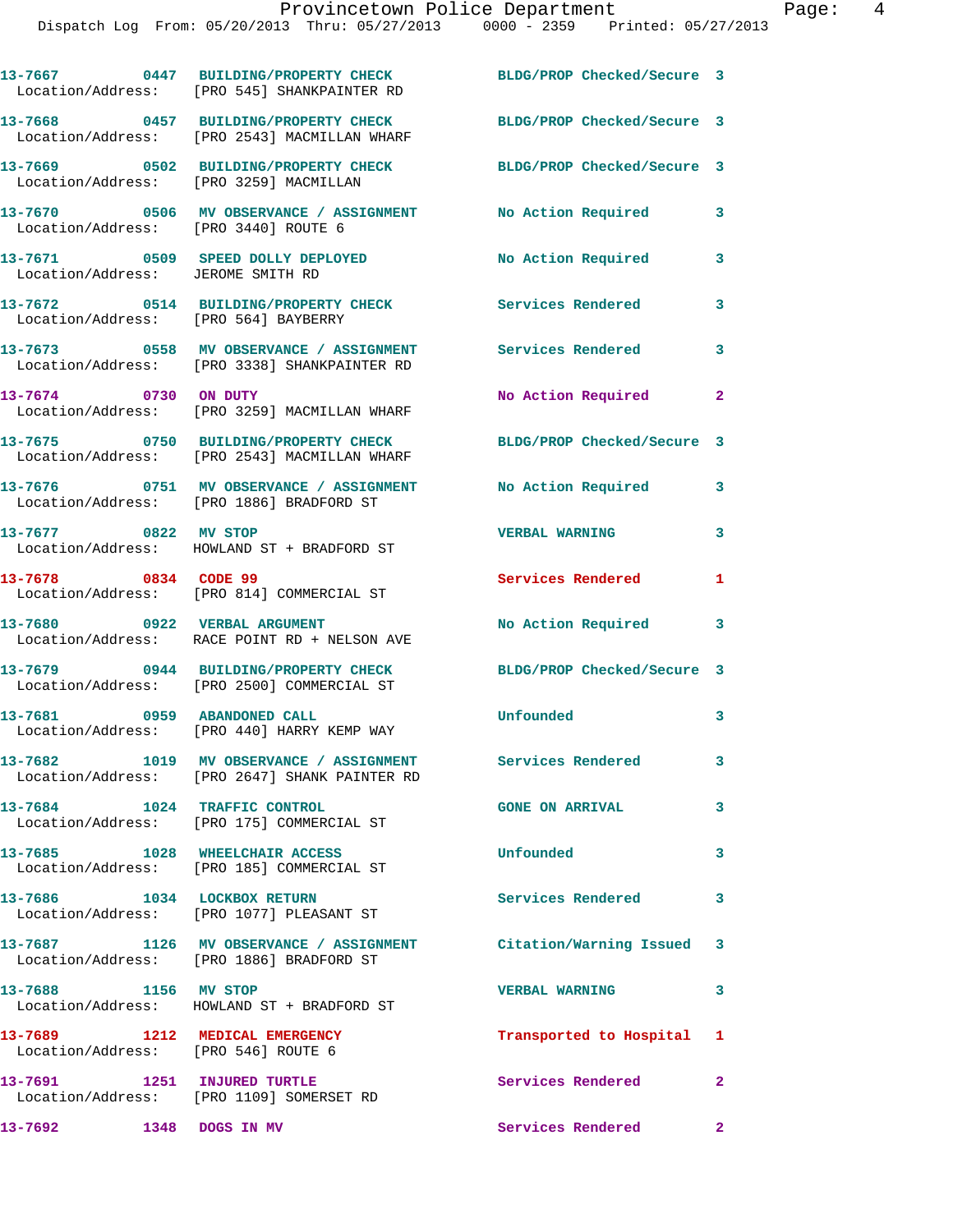|                                                                  | Provincetown Police Department<br>Dispatch Log From: 05/20/2013 Thru: 05/27/2013 0000 - 2359 Printed: 05/27/2013 |                           | Page: 5      |
|------------------------------------------------------------------|------------------------------------------------------------------------------------------------------------------|---------------------------|--------------|
|                                                                  | Location/Address: [PRO 526] RYDER ST EXT                                                                         |                           |              |
|                                                                  | 13-7693 1351 MV OBSERVANCE / ASSIGNMENT No Action Required 3<br>Location/Address: HOWLAND ST + HARRY KEMP WAY    |                           |              |
| 13-7694 1354 PARKED MV                                           | Location/Address: [PRO 105] COMMERCIAL ST                                                                        | Services Rendered 2       |              |
|                                                                  |                                                                                                                  | No Action Required        | $\mathbf{2}$ |
|                                                                  | 13-7696 1401 BABY BIRDS<br>Location/Address: [PRO 3835] COMMERCIAL ST                                            | Services Rendered         | $\mathbf{2}$ |
|                                                                  | 13-7697 1442 BUS WRONG WAY<br>Location: [PRO 3431] LOPES SQUARE                                                  | <b>GONE ON ARRIVAL</b>    | $\mathbf{2}$ |
|                                                                  | 13-7698 1448 ASSIST CITIZEN<br>Location/Address: [PRO 959] JEROME SMITH RD                                       | Services Rendered 3       |              |
|                                                                  | 13-7699 1520 BUILDING/PROPERTY CHECK BLDG/PROP Checked/Secure 3<br>Location/Address: [PRO 2500] COMMERCIAL ST    |                           |              |
|                                                                  | 13-7700 1521 FOLLOW UP<br>Location/Address: [PRO 1741] COMMERCIAL ST                                             | No Action Required 2      |              |
|                                                                  | 13-7701 1526 ANIMAL CALL<br>Location/Address: [PRO 1113] STANDISH ST                                             | Services Rendered 2       |              |
|                                                                  | 13-7702 1530 LOST BLACK BIKE BAG<br>Location/Address: [PRO 542] SHANK PAINTER RD                                 | No Action Required 3      |              |
| 13-7703 1547 FOLLOW UP                                           | Location/Address: [PRO 542] SHANK PAINTER RD                                                                     | Services Rendered         | $\mathbf{2}$ |
|                                                                  | 13-7704 1549 MV OBSERVANCE / ASSIGNMENT<br>Location/Address: [PRO 395] COMMERCIAL ST                             | No Action Required 3      |              |
| Location/Address: [PRO 3287] ROUTE 6                             | 13-7705 1550 BUILDING/PROPERTY CHECK BLDG/PROP Checked/Secure 3                                                  |                           |              |
| 13-7707 1609 THREATS                                             | Location/Address: [PRO 3420] JOHNSON ST                                                                          | Services Rendered         | $\mathbf{2}$ |
|                                                                  | Location/Address: [PRO 175] COMMERCIAL ST                                                                        | SPOKEN TO                 | 3            |
|                                                                  | 13-7706 1617 BUILDING/PROPERTY CHECK BLDG/PROP Checked/Secure 3<br>Location/Address: [PRO 2898] JEROME SMITH RD  |                           |              |
|                                                                  | 13-7709 1640 MV COMPLAINT<br>Location/Address: [PRO 1188] COMMERCIAL ST                                          | SPOKEN TO                 | $\mathbf{2}$ |
|                                                                  | 13-7710 1648 MEDICAL EMERGENCY<br>Location/Address: [PRO 440] HARRY KEMP WAY                                     | Transported to Hospital 1 |              |
|                                                                  | 13-7712 1802 MV OBSERVANCE / ASSIGNMENT No Action Required 3<br>Location/Address: [PRO 3359] HARRY KEMP          |                           |              |
|                                                                  | 13-7713 1835 MV COMPLAINT<br>Location/Address: [PRO 2391] BRADFORD ST                                            | No Action Required        | $\mathbf{2}$ |
| Location/Address: [PRO 2] ALDEN ST                               | 13-7714 1859 BUILDING/PROPERTY CHECK BLDG/PROP Checked/Secure 3                                                  |                           |              |
|                                                                  | 13-7715 1919 BUILDING/PROPERTY CHECK BLDG/PROP Checked/Secure 3<br>Location/Address: [PRO 519] RACE POINT RD     |                           |              |
| 13-7716 1925 LOOSE HUSKY<br>Location/Address: [PRO 453] KILEY CT |                                                                                                                  | No Action Required 2      |              |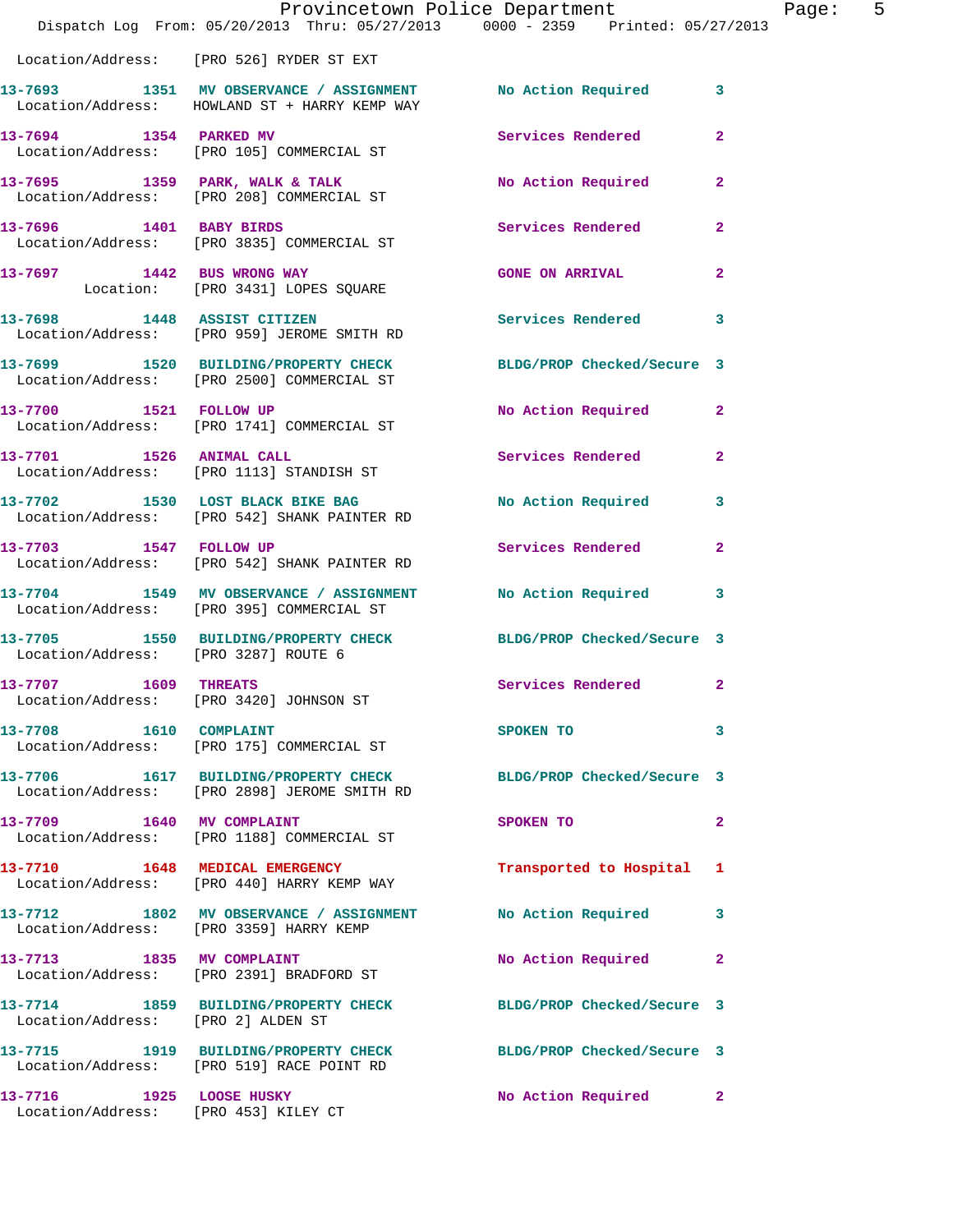|                                                    | Provincetown Police Department<br>Dispatch Log From: 05/20/2013 Thru: 05/27/2013 0000 - 2359 Printed: 05/27/2013 |                       |              | Page: 6 |  |
|----------------------------------------------------|------------------------------------------------------------------------------------------------------------------|-----------------------|--------------|---------|--|
|                                                    | 13-7717 1942 COMPLAINT<br>Location/Address: [PRO 542WIL] SHANK PAINTER RD                                        | SPOKEN TO             | 3            |         |  |
| Location/Address: [PRO 444] HIGH POLE              | 13-7718 2023 BUILDING/PROPERTY CHECK BLDG/PROP Checked/Secure 3                                                  |                       |              |         |  |
| Location/Address: [PRO 433] RYDER ST               | 13-7719 2052 BUILDING/PROPERTY CHECK BLDG/PROP Checked/Secure 3                                                  |                       |              |         |  |
|                                                    | 13-7720 2115 BUILDING/PROPERTY CHECK BLDG/PROP Checked/Secure 3<br>Location/Address: [PRO 1778] SHANKPAINTER RD  |                       |              |         |  |
| 13-7721 2121 MV STOP<br>Location/Address: SNAIL RD |                                                                                                                  | <b>VERBAL WARNING</b> | $\mathbf{3}$ |         |  |
|                                                    | 13-7722 2126 AMBER ALERT ISSUED No Action Required 3                                                             |                       |              |         |  |
|                                                    | 13-7723 2252 BUILDING/PROPERTY CHECK BLDG/PROP Checked/Secure 3<br>Location/Address: [PRO 530] SHANKPAINTER RD   |                       |              |         |  |
|                                                    | 13-7724 2308 BUILDING/PROPERTY CHECK BLDG/PROP Checked/Secure 3<br>Location/Address: [PRO 306] COMMERCIAL ST     |                       |              |         |  |
|                                                    | 13-7725 2309 MV STOP<br>Location/Address: CARVER ST + BRADFORD ST                                                | <b>VERBAL WARNING</b> | 3            |         |  |
|                                                    | 13-7726 2320 MV OBSERVANCE / ASSIGNMENT Services Rendered 3<br>Location/Address: [PRO 2577] BRADFORD ST          |                       |              |         |  |
|                                                    | 13-7727 2320 MV STOP 2008 2009 2320 MV STOP<br>Location/Address: PRISCILLA ALDEN RD + BRADFORD ST                |                       | 3            |         |  |
|                                                    | 13-7729 2350 BUILDING/PROPERTY CHECK BLDG/PROP Checked/Secure 3<br>Location/Address: [PRO 2898] JEROME SMITH RD  |                       |              |         |  |
|                                                    | 13-7730 2359 MV STOP<br>Location/Address: ALLERTON ST + BRADFORD ST                                              | <b>VERBAL WARNING</b> | 3            |         |  |

## **For Date: 05/22/2013 - Wednesday**

|                                                                | 13-7731 6006 MV OBSERVANCE / ASSIGNMENT Citation/Warning Issued 3<br>Location/Address: RYDER ST + BRADFORD ST |                           |              |
|----------------------------------------------------------------|---------------------------------------------------------------------------------------------------------------|---------------------------|--------------|
| 13-7732 0019 BAR CHECK                                         | Location/Address: [PRO 399] COMMERCIAL ST                                                                     | No Action Required 2      |              |
| 13-7733 0021 MV STOP                                           | Location/Address: HOWLAND ST + BRADFORD ST                                                                    | <b>VERBAL WARNING</b>     | 3            |
|                                                                | 13-7734 0022 MV STOP<br>Location/Address: [PRO 545] SHANK PAINTER RD                                          | Citation/Warning Issued 3 |              |
| 13-7735 0029 MV STOP<br>Location/Address: COURT ST             |                                                                                                               | <b>VERBAL WARNING</b>     | $\mathbf{3}$ |
|                                                                | 13-7736 6039 MV OBSERVANCE / ASSIGNMENT Services Rendered<br>Location/Address: BRADFORD ST + RYDER ST         |                           | $\mathbf{3}$ |
| Location/Address: [PRO 3259] MACMILLAN                         | 13-7737 0047 BUILDING/PROPERTY CHECK BLDG/PROP Checked/Secure 3                                               |                           |              |
| 13-7739 0111 MV STOP<br>Location/Address: [PRO 57] BRADFORD ST |                                                                                                               | Citation/Warning Issued 3 |              |
|                                                                | 13-7740 0135 BUILDING/PROPERTY CHECK BLDG/PROP Checked/Secure 3<br>Location/Address: [PRO 182] COMMERCIAL ST  |                           |              |
| Location/Address: [PRO 564] BAYBERRY                           | 13-7741 0142 BUILDING/PROPERTY CHECK BLDG/PROP Checked/Secure 3                                               |                           |              |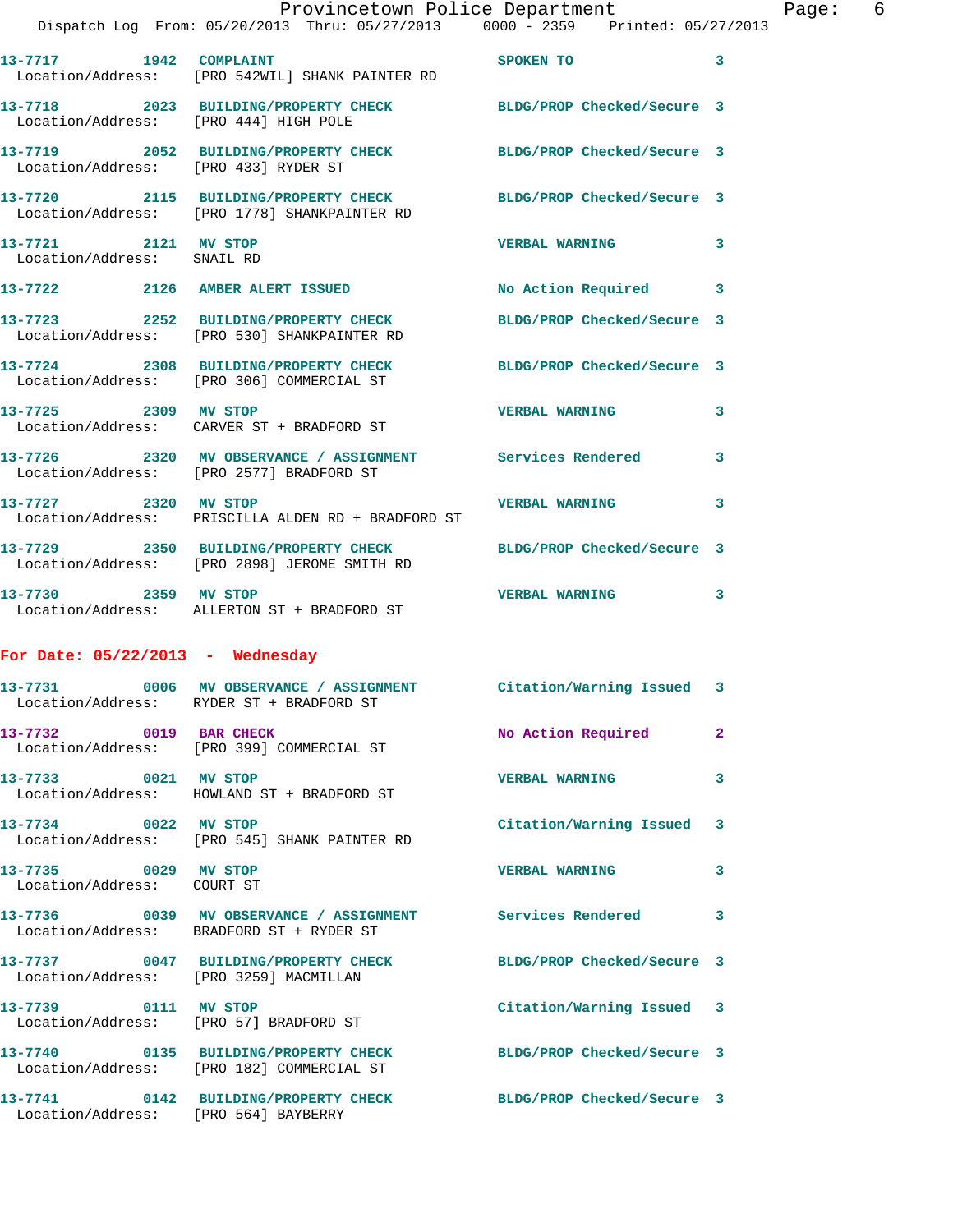|                                                         | Dispatch Log From: 05/20/2013 Thru: 05/27/2013 0000 - 2359 Printed: 05/27/2013                                |                            |                |    |
|---------------------------------------------------------|---------------------------------------------------------------------------------------------------------------|----------------------------|----------------|----|
|                                                         | 13-7742 0145 BUILDING/PROPERTY CHECK BLDG/PROP Checked/Secure 3<br>Location/Address: [PRO 16] BRADFORD ST     |                            |                |    |
|                                                         | 13-7743 0205 MEDICAL EMERGENCY<br>Location/Address: [PRO 1892] SHANK PAINTER RD                               | Transported to Hospital 1  |                |    |
|                                                         | 13-7744 0249 BUILDING/PROPERTY CHECK<br>Location/Address: [PRO 1778] SHANKPAINTER RD                          | BLDG/PROP Checked/Secure 3 |                |    |
| Location/Address: [PRO 3287] ROUTE 6                    | 13-7745 0252 BUILDING/PROPERTY CHECK BLDG/PROP Checked/Secure 3                                               |                            |                |    |
|                                                         | 13-7746 0402 BUILDING/PROPERTY CHECK<br>Location/Address: [PRO 488] MAYFLOWER ST                              | BLDG/PROP Checked/Secure 3 |                |    |
|                                                         | 13-7747 0403 BUILDING/PROPERTY CHECK<br>Location/Address: [PRO 440] HARRY KEMP WAY                            | BLDG/PROP Checked/Secure 3 |                |    |
|                                                         | 13-7748 0417 BUILDING/PROPERTY CHECK BLDG/PROP Checked/Secure 3<br>Location/Address: [PRO 306] COMMERCIAL ST  |                            |                |    |
|                                                         | 13-7749 0449 BUILDING/PROPERTY CHECK BLDG/PROP Checked/Secure 3<br>Location/Address: [PRO 1638] COMMERCIAL ST |                            |                |    |
|                                                         | 13-7750 0551 MV OBSERVANCE / ASSIGNMENT Services Rendered<br>Location/Address: [PRO 2818] CONWELL ST          |                            | 3              |    |
|                                                         | 13-7751 0614 LOBBY TRAFFIC<br>Location/Address: [PRO 542] SHANK PAINTER RD                                    | No Action Required 2       |                | 29 |
|                                                         | 13-7830 0732 HARBORMASTER ON DUTY<br>Location/Address: [PRO 3259] MACMILLAN WHARF                             | No Action Required         | $\mathbf{2}$   |    |
|                                                         | 13-7752 0736 BUILDING/PROPERTY CHECK<br>Location/Address: [PRO 3317] CEMETERY RD                              | BLDG/PROP Checked/Secure 3 |                |    |
| 13-7753 0745 FALSE ALARM                                | Location/Address: [PRO 3430] COMMERCIAL ST                                                                    | False Alarm                | 1              |    |
|                                                         | 13-7754 0749 MV OBSERVANCE / ASSIGNMENT Services Rendered 3<br>Location/Address: [PRO 447] JEROME SMITH RD    |                            |                |    |
|                                                         | 13-7755 0807 BUILDING/PROPERTY CHECK BLDG/PROP Checked/Secure 3<br>Location/Address: [PRO 2500] COMMERCIAL ST |                            |                |    |
|                                                         | 13-7756 6808 PARK, WALK & TALK 6 Services Rendered<br>Location/Address: [PRO 285] COMMERCIAL ST               |                            | $\mathbf{2}$   |    |
|                                                         | 13-7757 0822 FOUND WALLET/RETURNED<br>Location/Address: [PRO 2277] BRADFORD ST                                | Services Rendered 3        |                |    |
| Location/Address: [PRO 3287] ROUTE 6                    | 13-7758 0834 BUILDING/PROPERTY CHECK BLDG/PROP Checked/Secure 3                                               |                            |                |    |
| 13-7760 0851 MV VS FENCE<br>Refer To Accident: 13-20-AC | Location/Address: CENTRAL ST + COMMERCIAL ST                                                                  | <b>Services Rendered</b>   | $\mathbf{1}$   |    |
|                                                         | 13-7761 0859 MV OBSERVANCE / ASSIGNMENT Services Rendered 3<br>Location/Address: BRADFORD ST + HOWLAND ST     |                            |                |    |
|                                                         | 13-7762 0901 BUILDING/PROPERTY CHECK<br>Location/Address: [PRO 3318] CEMETERY RD                              | BLDG/PROP Checked/Secure 3 |                |    |
|                                                         | 13-7763 0929 LANDLORD/TENANT<br>Location/Address: [PRO 2144] CONWELL ST                                       | Services Rendered          | $\mathbf{2}$   |    |
| 13-7764 0947 DECEASED DUCK                              | Location/Address: [PRO 1805] COMMERCIAL ST                                                                    | Services Rendered          | $\overline{2}$ |    |
| 0955 MV STOP<br>13-7766                                 |                                                                                                               | <b>VERBAL WARNING</b>      | 3              |    |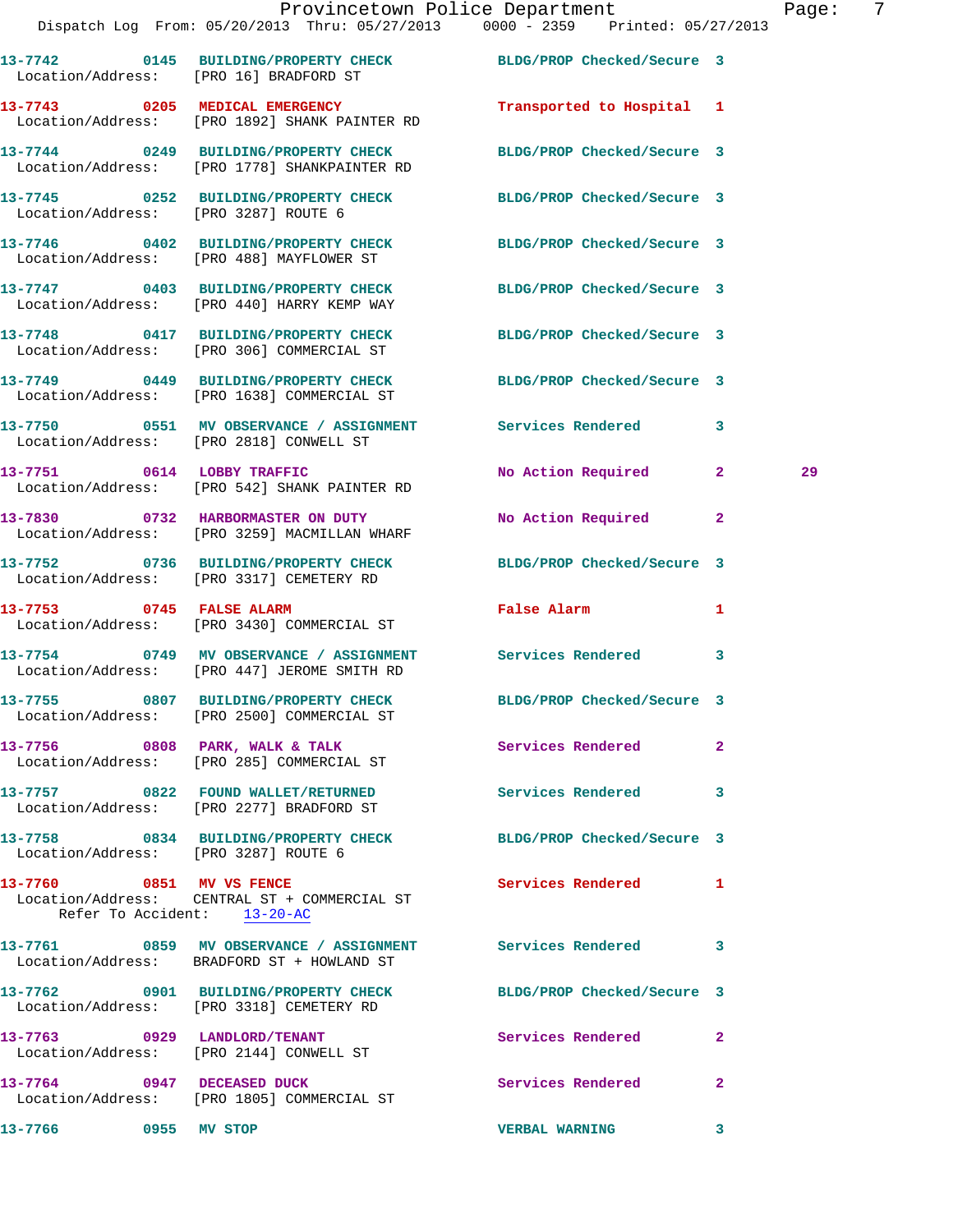|                                                  | Provincetown Police Department<br>Dispatch Log From: 05/20/2013 Thru: 05/27/2013 0000 - 2359 Printed: 05/27/2013 |                           | Page: 8      |  |
|--------------------------------------------------|------------------------------------------------------------------------------------------------------------------|---------------------------|--------------|--|
|                                                  | Location/Address: [PRO 2391] BRADFORD ST                                                                         |                           |              |  |
|                                                  | 13-7767 0958 TRAFFIC CONTROL<br>Location: [PRO 3431] LOPES SQUARE                                                | Services Rendered 3       |              |  |
| Location/Address: CENTER ST                      | 13-7768 1011 MV OBSERVANCE / ASSIGNMENT Services Rendered 3                                                      |                           |              |  |
| 13-7769 1013 TRAFFIC CONTROL                     | Location/Address: [PRO 83] CENTER ST                                                                             | Services Rendered 3       |              |  |
|                                                  | 13-7770 1015 TRAFFIC CONTROL Control Citation/Warning Issued 3<br>Location/Address: [PRO 37] BRADFORD ST         |                           |              |  |
|                                                  | 13-7772 1036 MV STOP<br>Location/Address: CENTER ST + BRADFORD ST                                                | VERBAL WARNING 3          |              |  |
|                                                  | 13-7773 1107 ALARM - GENERAL BLDG/PROP Checked/Secure 1<br>Location/Address: [PRO 1058] PILGRIM HEIGHTS RD       |                           |              |  |
|                                                  | 13-7775 1125 TRAFFIC CONTROL Services Rendered 3<br>Location/Address: [PRO 1435] STANDISH ST                     |                           |              |  |
|                                                  | 13-7777 1143 SUSPICIOUS ACTIVITY<br>Location/Address: [PRO 183] COMMERCIAL ST                                    | Unfounded                 | $\mathbf{2}$ |  |
|                                                  | 13-7778 1155 MV DISABLED<br>Location/Address: [PRO 3456] RYDER ST EXT                                            | Services Rendered 2       |              |  |
|                                                  | 13-7779 1200 PARK, WALK & TALK Services Rendered 2<br>Location/Address: [PRO 105] COMMERCIAL ST                  |                           |              |  |
| 13-7780 1306 ARREST<br>Refer To Arrest: 13-69-AR | Location/Address: [PRO 1366] CONWELL ST                                                                          | Arrest(s) Made            | $\mathbf{3}$ |  |
|                                                  | 13-7781 1345 MED EVALUATION<br>Location/Address: [PRO 2144] CONWELL ST                                           | Services Rendered 1       |              |  |
|                                                  | 13-7783 1437 FOUND CT LICENSE<br>Location/Address: [PRO 594] COMMERCIAL ST                                       | No Action Required 3      |              |  |
| Location/Address: [PRO 571] ALDEN ST             | 13-7784 1451 BUILDING/PROPERTY CHECK BLDG/PROP Checked/Secure 3                                                  |                           |              |  |
| 13-7785 1458 MV STOP                             | Location/Address: ROUTE 6 + SANDY HILL LN                                                                        | VERBAL WARNING 3          |              |  |
|                                                  | 13-7786 1507 E911 POS #1 & #2<br>Location/Address: [PRO 542] SHANK PAINTER RD                                    | Taken/Referred to Other 1 |              |  |
|                                                  | 13-7787 1515 BUILDING/PROPERTY CHECK BLDG/PROP Checked/Secure 3<br>Location/Address: [PRO 3318] CEMETERY RD      |                           |              |  |
|                                                  | 13-7788 1551 LOST PURSE<br>Location/Address: [PRO 3296] SHANK PAINTER RD                                         | Services Rendered 3       |              |  |
|                                                  | 13-7789 1601 PARKING COMPLAINT / GENERAL Services Rendered 3<br>Location/Address: [PRO 2539] RYDER ST            |                           |              |  |
|                                                  | 13-7790 1614 BUILDING/PROPERTY CHECK BLDG/PROP Checked/Secure 3<br>Location/Address: [PRO 1138] WATSONS CT       |                           |              |  |
|                                                  | 13-7791 1614 COMPLAINT<br>Location/Address: [PRO 105] COMMERCIAL ST                                              | Services Rendered 3       |              |  |
|                                                  | 13-7792 1633 COMPLAINT<br>Location/Address: [PRO 3296] SHANK PAINTER RD                                          | Could Not Locate 3        |              |  |
| Location/Address: [PRO 2519] ROUTE 6             | 13-7793 1646 MV OBSERVANCE / ASSIGNMENT No Action Required 3                                                     |                           |              |  |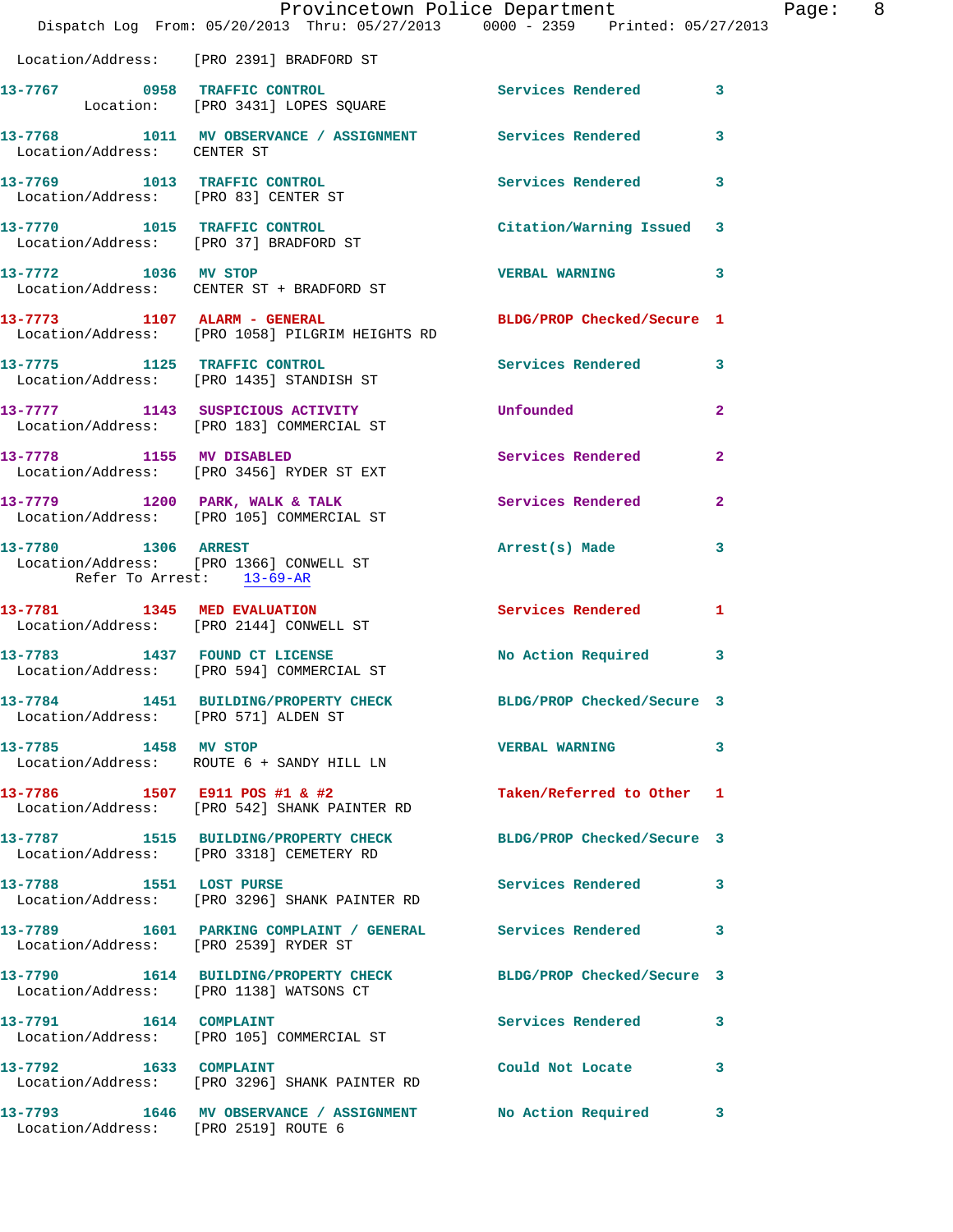|                                                          | 13-7797 1656 ASSIST CITIZEN<br>Location/Address: [PRO 542] SHANK PAINTER RD                                            | No Action Required 3       |                         |
|----------------------------------------------------------|------------------------------------------------------------------------------------------------------------------------|----------------------------|-------------------------|
|                                                          | 13-7794 1739 BUILDING/PROPERTY CHECK<br>Location/Address: [PRO 3317] CEMETERY RD                                       | BLDG/PROP Checked/Secure 3 |                         |
|                                                          | 13-7796 1748 PARKING COMPLAINT / GENERAL Services Rendered<br>Location/Address: [PRO 204] COMMERCIAL ST                |                            | $\overline{\mathbf{3}}$ |
|                                                          | 13-7795 1749 BUILDING/PROPERTY CHECK<br>Location/Address: [PRO 105] COMMERCIAL ST                                      | BLDG/PROP Checked/Secure 3 |                         |
|                                                          | 13-7798 1853 BUILDING/PROPERTY CHECK<br>Location/Address: [PRO 444] HIGH POLE                                          | BLDG/PROP Checked/Secure 3 |                         |
|                                                          | 13-7799 2006 MEDICAL EMERGENCY<br>Location/Address: [PRO 442] HARRY KEMP WAY                                           | Transported to Hospital 1  |                         |
|                                                          | 13-7800 2006 BUILDING/PROPERTY CHECK<br>Location/Address: [PRO 105] COMMERCIAL ST                                      | BLDG/PROP Checked/Secure 3 |                         |
|                                                          | 13-7801 2014 LOST/FOUND CELL PHONE<br>Location/Address: [PRO 437] FREEMAN ST                                           | <b>Services Rendered</b>   | 3                       |
|                                                          | 13-7802 2025 MV OBSERVANCE / ASSIGNMENT No Action Required 3<br>Location/Address: CAPTAIN BERTIE RD + SHANK PAINTER RD |                            |                         |
| Location/Address: [PRO 433] RYDER ST                     | 13-7804 2051 BUILDING/PROPERTY CHECK BLDG/PROP Checked/Secure 3                                                        |                            |                         |
|                                                          | 13-7805 2106 MEDICAL EMERGENCY<br>Location/Address: [PRO 1542] COMMERCIAL ST                                           | PATIENT REFUSAL            | $\mathbf{1}$            |
|                                                          | 13-7806 2126 BUILDING/PROPERTY CHECK<br>Location/Address: [PRO 3004] BRADFORD ST                                       | BLDG/PROP Checked/Secure 3 |                         |
| Location/Address: [PRO 3287] ROUTE 6                     | 13-7807 2208 BUILDING/PROPERTY CHECK BLDG/PROP Checked/Secure 3                                                        |                            |                         |
|                                                          | 13-7808 2238 PROPERTY CHECKS REQUESTED<br>Location/Address: [PRO 2543] MACMILLAN WHARF                                 | <b>No Action Required</b>  | 3                       |
| 13-7809 2254 MEDICAL EMERGENCY                           | Location/Address: [PRO 3670] SHANK PAINTER RD                                                                          | Transported to Hospital 1  |                         |
|                                                          | 13-7810 2333 BUILDING/PROPERTY CHECK BLDG/PROP Checked/Secure 3<br>Location/Address: [PRO 530] SHANKPAINTER RD         |                            |                         |
| 13-7811 2336 MV STOP                                     | Location/Address: COMMERCIAL ST + BRADFORD ST                                                                          | <b>VERBAL WARNING</b>      | 3                       |
| Location/Address: [PRO 2543] MACMILLAN                   | 13-7812 2350 BUILDING/PROPERTY CHECK BLDG/PROP Checked/Secure 3                                                        |                            |                         |
| For Date: $05/23/2013$ - Thursday                        |                                                                                                                        |                            |                         |
|                                                          | 13-7813 0005 MV OBSERVANCE / ASSIGNMENT Services Rendered<br>Location/Address: [PRO 2577] BRADFORD ST                  |                            | $\overline{\mathbf{3}}$ |
| Location/Address: [PRO 3440] ROUTE 6                     | 13-7814 0013 MV OBSERVANCE / ASSIGNMENT Services Rendered                                                              |                            | $\overline{\mathbf{3}}$ |
| Location: ROUTE 6 - SANDPIT                              | 13-7815 0013 MV OBSERVANCE / ASSIGNMENT Services Rendered                                                              |                            | 3                       |
| 13-7816 0113 FOUND CASH<br>Location/Address: STANDISH ST |                                                                                                                        | Services Rendered          | 3                       |
|                                                          | 13-7818 0140 BUILDING/PROPERTY CHECK BLDG/PROP Checked/Secure 3                                                        |                            |                         |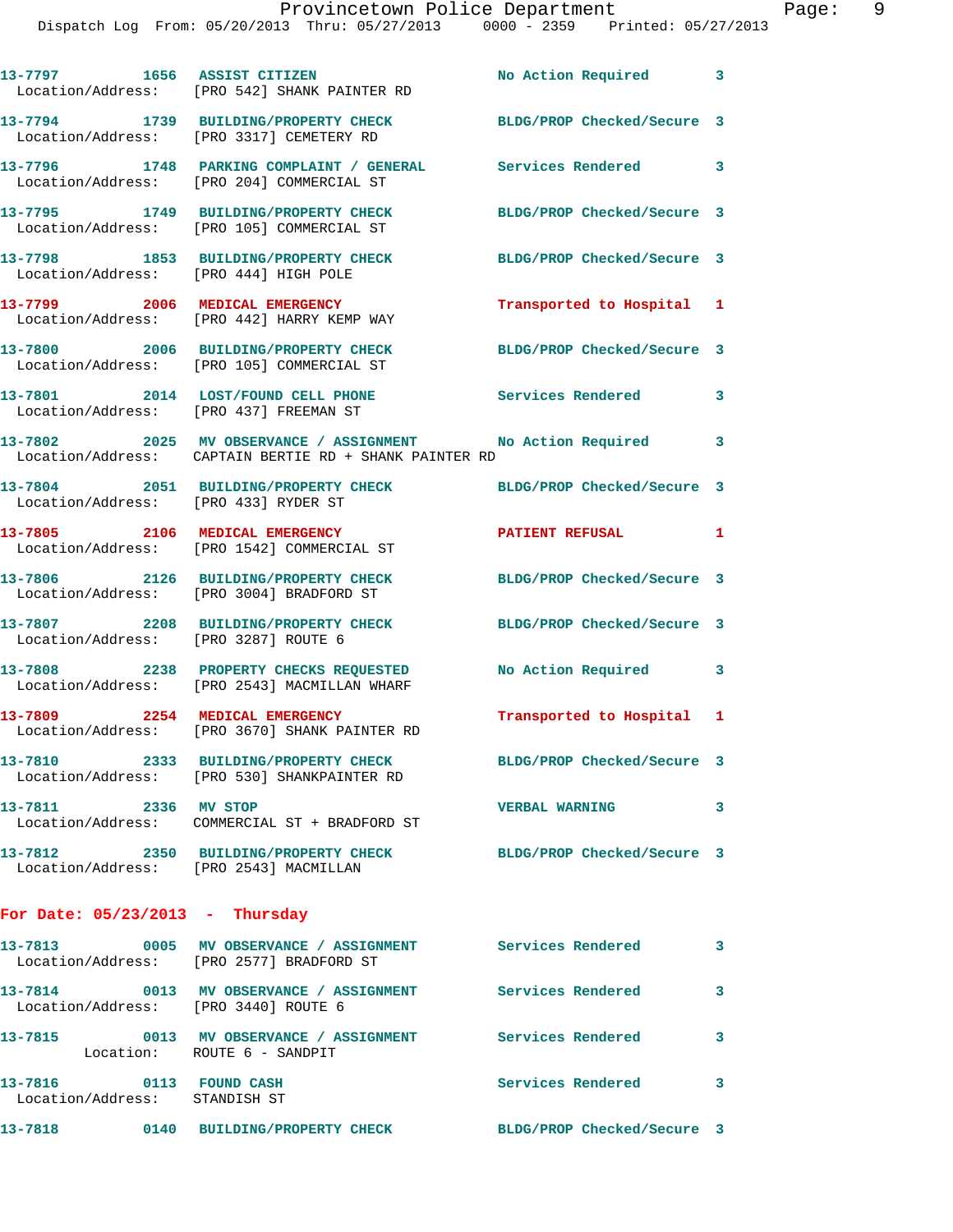|                                      |                                                                                                               | Provincetown Police Department<br>Dispatch Log From: 05/20/2013 Thru: 05/27/2013 0000 - 2359 Printed: 05/27/2013 | Page: | 10 |
|--------------------------------------|---------------------------------------------------------------------------------------------------------------|------------------------------------------------------------------------------------------------------------------|-------|----|
|                                      | Location/Address: [PRO 3256] COMMERCIAL ST                                                                    |                                                                                                                  |       |    |
|                                      | 13-7819 0151 BUILDING/PROPERTY CHECK BLDG/PROP Checked/Secure 3<br>Location/Address: [PRO 182] COMMERCIAL ST  |                                                                                                                  |       |    |
|                                      | 13-7820 0157 BUILDING/PROPERTY CHECK<br>Location/Address: [PRO 2206] COMMERCIAL ST                            | BLDG/PROP Checked/Secure 3                                                                                       |       |    |
|                                      | 13-7821 0213 SUSPICIOUS ACTIVITY<br>Location/Address: [PRO 2206] COMMERCIAL ST                                | BLDG/PROP Checked/Secure 2                                                                                       |       |    |
|                                      | 13-7822 0242 MEDICAL EMERGENCY<br>Location/Address: [PRO 542] SHANK PAINTER RD                                | Services Rendered 1                                                                                              |       |    |
|                                      | 13-7823 0340 BUILDING/PROPERTY CHECK<br>Location/Address: [PRO 306] COMMERCIAL ST                             | BLDG/PROP Checked/Secure 3                                                                                       |       |    |
|                                      | 13-7824 0359 BUILDING/PROPERTY CHECK<br>Location/Address: [PRO 182] COMMERCIAL ST                             | BLDG/PROP Checked/Secure 3                                                                                       |       |    |
|                                      | 13-7825 0405 BUILDING/PROPERTY CHECK BLDG/PROP Checked/Secure 3<br>Location/Address: [PRO 175] COMMERCIAL ST  |                                                                                                                  |       |    |
|                                      | 13-7826 0447 BUILDING/PROPERTY CHECK BLDG/PROP Checked/Secure 3<br>Location/Address: [PRO 440] HARRY KEMP WAY |                                                                                                                  |       |    |
| 13-7827 0544 LOBBY TRAFFIC           | Location/Address: [PRO 542] SHANK PAINTER RD                                                                  | Services Rendered 2                                                                                              | 20    |    |
| Location/Address: [PRO 3440] ROUTE 6 | 13-7828 0617 MV OBSERVANCE / ASSIGNMENT Services Rendered                                                     | $\mathbf{3}$                                                                                                     |       |    |
|                                      | 13-7829 0736 HARBORMASTER OFFICE OPENED<br>Location/Address: [PRO 3259] MACMILLAN WHARF                       | No Action Required 2                                                                                             |       |    |
| Location/Address: [PRO 3287] ROUTE 6 | 13-7831 0747 BUILDING/PROPERTY CHECK BLDG/PROP Checked/Secure 3                                               |                                                                                                                  |       |    |
|                                      | 13-7832 0747 COURT DELIVERY<br>Location/Address: [PRO 542] SHANK PAINTER RD                                   | Taken/Referred to Other 3                                                                                        |       |    |
|                                      | 13-7833 0814 BUILDING/PROPERTY CHECK BLDG/PROP Checked/Secure 3<br>Location/Address: [PRO 3259] MACMILLAN     |                                                                                                                  |       |    |
|                                      | 13-7834 0928 PEDESTRIAN FALLEN<br>Location/Address: [PRO 285] COMMERCIAL ST                                   | Transported to Hospital 3                                                                                        |       |    |
| Location/Address: WEST VINE ST       | 13-7836 0948 TRAFFIC CONTROL                                                                                  | Services Rendered 3                                                                                              |       |    |
|                                      | 13-7837 1004 MV COMPLAINT<br>Location/Address: COOK ST + BRADFORD ST                                          | GONE ON ARRIVAL 2                                                                                                |       |    |
|                                      | 13-7838 1029 PARKING COMPLAINT / GENERAL WERBAL WARNING<br>Location/Address: [PRO 2187] BRADFORD ST           | 3                                                                                                                |       |    |
|                                      | 13-7839 1029 TRESPASS/LITTERING No Action Required 3<br>Location/Address: [PRO 844] COMMERCIAL ST             |                                                                                                                  |       |    |
|                                      | 13-7840 1134 PARK, WALK & TALK<br>Location/Address: [PRO 191] COMMERCIAL ST                                   | Services Rendered<br>$\mathbf{2}$                                                                                |       |    |
|                                      | 13-7841 1203 ELECTRICAL WORK                                                                                  | No Action Required 3                                                                                             |       |    |
| Location/Address: [PRO 571] ALDEN ST | 13-7842 1209 BUILDING/PROPERTY CHECK BLDG/PROP Checked/Secure 3                                               |                                                                                                                  |       |    |
| 13-7843 1237 SEWER COVER             | Location/Address: PEARL ST + COMMERCIAL ST                                                                    | No Action Required 3                                                                                             |       |    |
|                                      | 13-7844 1250 FLIGHT COVERAGE <b>120 Services</b> Rendered 2                                                   |                                                                                                                  |       |    |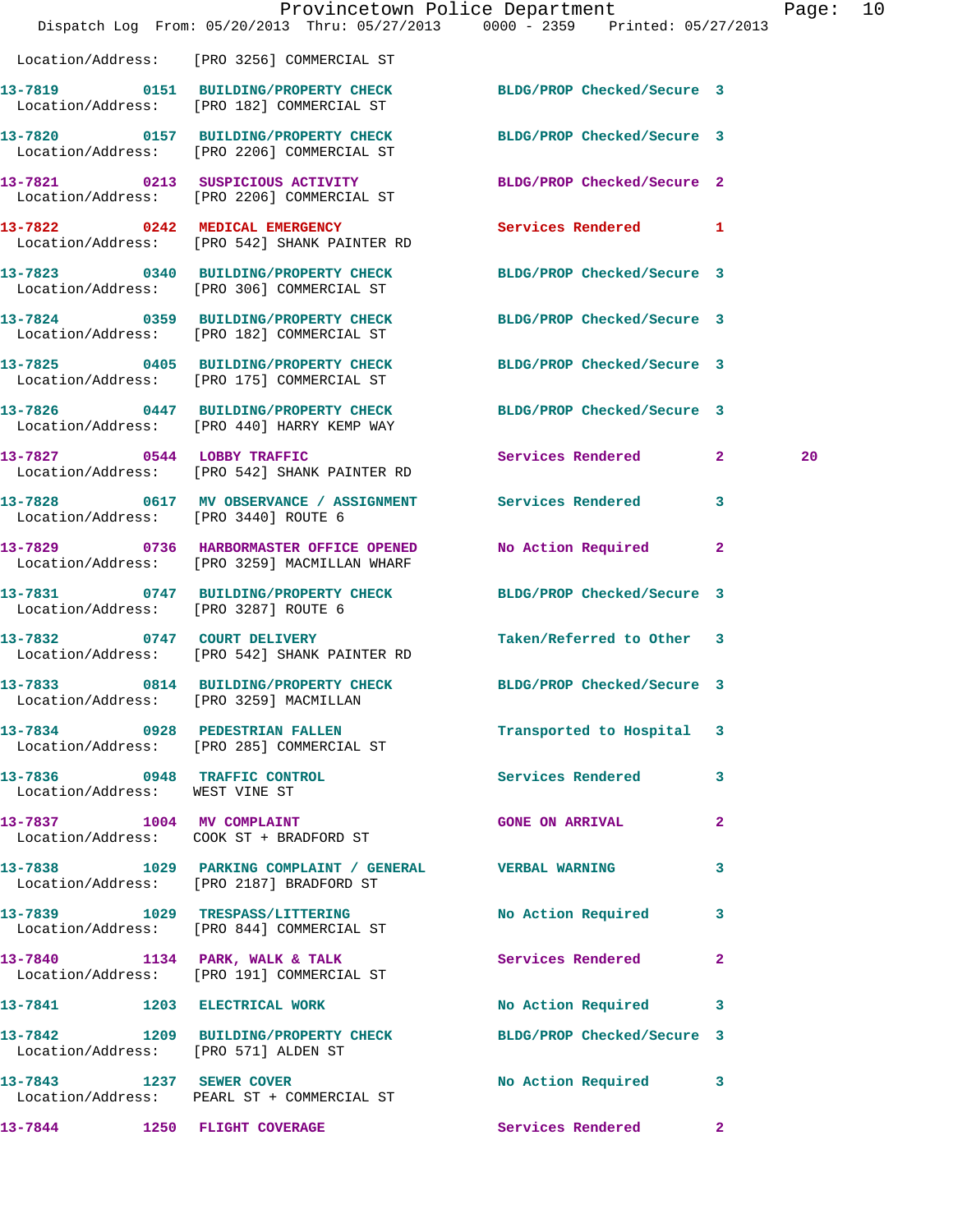|                                                   | Dispatch Log From: 05/20/2013 Thru: 05/27/2013 0000 - 2359 Printed: 05/27/2013                                  | Provincetown Police Department                    |              | Page: 11 |  |
|---------------------------------------------------|-----------------------------------------------------------------------------------------------------------------|---------------------------------------------------|--------------|----------|--|
|                                                   | Location/Address: [PRO 516] RACE POINT RD                                                                       |                                                   |              |          |  |
|                                                   | 13-7845 1305 MEDICAL EMERGENCY No Action Required 1<br>Location/Address: [PRO 3259] MACMILLAN WHARF             |                                                   |              |          |  |
|                                                   | 13-7846 1306 SURRENDER AMMO Services Rendered 3<br>Location/Address: [PRO 542] SHANK PAINTER RD                 |                                                   |              |          |  |
|                                                   | 13-7847 1322 MV OBSERVANCE / ASSIGNMENT Services Rendered 3<br>Location/Address: PROVINCE RD + SHANK PAINTER RD |                                                   |              |          |  |
|                                                   | 13-7848 1347 PARKED MV'S<br>Location/Address: [PRO 3602] PLEASANT ST                                            | <b>VERBAL WARNING</b>                             | $\mathbf{2}$ |          |  |
|                                                   | 13-7849 1409 MV OBSERVANCE / ASSIGNMENT No Action Required 3<br>Location: ROUTE 6 IN BOUND                      |                                                   |              |          |  |
|                                                   | 13-7850 1439 AIRCRAFT<br>Location/Address: [PRO 516] RACE POINT RD                                              | Unfounded                                         | $\mathbf{2}$ |          |  |
|                                                   | 13-7851 1450 HYDRANT COVER BLEW OFF No Action Required 3<br>Location/Address: [PRO 41] BRADFORD ST              |                                                   |              |          |  |
|                                                   | 13-7853 1532 RESIDENTIAL ALARM<br>Location/Address: [PRO 1134] TREMONT ST                                       | Services Rendered 1                               |              |          |  |
|                                                   | 13-7854 1534 FIRE, VEHICLE<br>Location/Address: [PRO 1916] COURT ST                                             | Services Rendered 1                               |              |          |  |
|                                                   | 13-7855 1601 BUILDING/PROPERTY CHECK BLDG/PROP Checked/Secure 3<br>Location/Address: [PRO 3317] CEMETERY RD     |                                                   |              |          |  |
|                                                   | 13-7856 1605 AIRCRAFT-FLIGHT COVERAGE Services Rendered 2<br>Location/Address: [PRO 516] RACE POINT RD          |                                                   |              |          |  |
| 13-7857 1612 911 GENERAL                          | Location/Address: [PRO 440] HARRY KEMP WAY                                                                      | <b>Example 1</b> Informated the state of $\alpha$ | 1            |          |  |
| 13-7858 1619 HAZARDS<br>Location/Address: ROUTE 6 |                                                                                                                 | <b>VERBAL WARNING</b>                             | $\mathbf{2}$ |          |  |
|                                                   | 13-7859 1631 MEDICAL EMERGENCY No Action Required 1<br>Location/Address: [PRO 2622] COMMERCIAL ST               |                                                   |              |          |  |
|                                                   | 13-7860 1658 GENERAL INFO                                                                                       | Taken/Referred to Other 3                         |              |          |  |
|                                                   | 13-7861 1720 MV OBSERVANCE / ASSIGNMENT<br>Location/Address: HARBOUR DR + COMMERCIAL ST                         | No Action Required 3                              |              |          |  |
|                                                   | 13-7862 1853 AIRCRAFT-FLIGHT COVERAGE Services Rendered 2<br>Location/Address: [PRO 516] RACE POINT RD          |                                                   |              |          |  |
|                                                   | 13-7863 1902 BUILDING/PROPERTY CHECK BLDG/PROP Checked/Secure 3<br>Location/Address: [PRO 519] RACE POINT RD    |                                                   |              |          |  |
|                                                   | 13-7864 1928 ALARM - GENERAL<br>Location/Address: [PRO 1721] CENTRAL ST                                         | No Action Required 1                              |              |          |  |
| 13-7865 1950 THREATS                              | Location/Address: [PRO 3381] COMMERCIAL ST                                                                      | SPOKEN TO                                         | 2            |          |  |
|                                                   | 13-7866 1953 MV COMPLAINT/MEDICAL<br>Location/Address: [PRO 3296] SHANK PAINTER RD                              | Services Rendered                                 | $\mathbf{2}$ |          |  |
| 13-7867 2001 MV STOP                              | Location/Address: [PRO 3259] MACMILLAN WHARF                                                                    | VERBAL WARNING 3                                  |              |          |  |
| 13-7868 2004 COMPLAINT                            | Location/Address: [PRO 3430] COMMERCIAL ST                                                                      | SPOKEN TO                                         | 3            |          |  |
|                                                   | 13-7869 2046 ALARM - SOUNDING                                                                                   | No Action Required 1                              |              |          |  |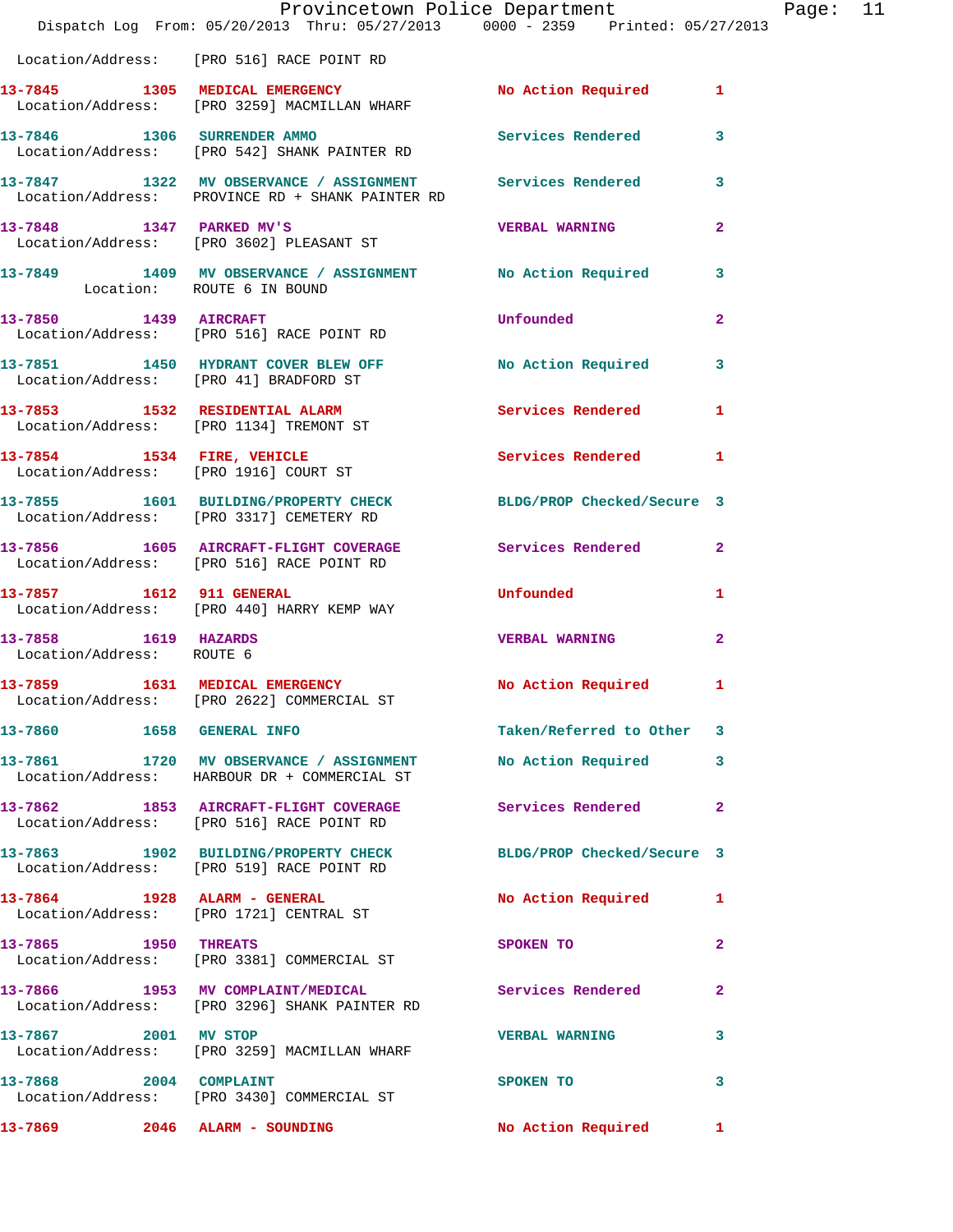|                                                       | Provincetown Police Department<br>Dispatch Log From: 05/20/2013 Thru: 05/27/2013 0000 - 2359 Printed: 05/27/2013 |                            | Page: 12     |
|-------------------------------------------------------|------------------------------------------------------------------------------------------------------------------|----------------------------|--------------|
|                                                       | Location/Address: [PRO 3675] FRANKLIN ST                                                                         |                            |              |
|                                                       | 13-7870 2057 MEDICAL EMERGENCY<br>Location/Address: [PRO 520] SANDY HILL LN                                      | Transported to Hospital 1  |              |
|                                                       | 13-7871 2109 MEDICAL EMERGENCY<br>Location/Address: [PRO 2675] COMMERCIAL ST                                     | Transported to Hospital 1  |              |
|                                                       | 13-7873 2129 BUILDING/PROPERTY CHECK BLDG/PROP Checked/Secure 3<br>Location/Address: [PRO 175] COMMERCIAL ST     |                            |              |
|                                                       | 13-7874 2200 BUILDING/PROPERTY CHECK BLDG/PROP Checked/Secure 3<br>Location/Address: [PRO 306] COMMERCIAL ST     |                            |              |
|                                                       | 13-7875 2202 ALARM - GENERAL<br>Location/Address: [PRO 182] COMMERCIAL ST                                        | BLDG/PROP Checked/Secure 1 |              |
|                                                       | 13-7876 2256 BUILDING/PROPERTY CHECK BLDG/PROP Checked/Secure 3<br>Location/Address: [PRO 530] SHANK PAINTER RD  |                            |              |
|                                                       | 13-7878 2332 BAR CHECK<br>Location/Address: [PRO 3443] COMMERCIAL ST                                             | Services Rendered          | $\mathbf{2}$ |
|                                                       | 13-7879 2335 MV OBSERVANCE / ASSIGNMENT Services Rendered<br>Location/Address: [PRO 2577] BRADFORD ST            |                            | $\mathbf{3}$ |
|                                                       | 13-7880 2337 BUILDING/PROPERTY CHECK<br>Location/Address: [PRO 175] COMMERCIAL ST                                | BLDG/PROP Checked/Secure 3 |              |
| 13-7881 2345 MV STOP<br>Location/Address: BRADFORD ST |                                                                                                                  | <b>VERBAL WARNING</b>      | 3            |
|                                                       | 13-7882 2346 BAR CHECK<br>Location/Address: [PRO 382] COMMERCIAL ST                                              | Services Rendered          | $\mathbf{2}$ |
|                                                       | 13-7883 2357 BUILDING/PROPERTY CHECK                                                                             | BLDG/PROP Checked/Secure 3 |              |

## **For Date: 05/24/2013 - Friday**

Location/Address: [PRO 3306] HEATHER'S

| 13-7895 0518 911 GENERAL  |                                                                                                    | <b>Services Rendered</b>                                        | -1                      |
|---------------------------|----------------------------------------------------------------------------------------------------|-----------------------------------------------------------------|-------------------------|
|                           | Location/Address: [PRO 2483] COMMERCIAL ST                                                         | 13-7894 0458 BUILDING/PROPERTY CHECK BLDG/PROP Checked/Secure 3 |                         |
| 13-7893 0415 ALARM - FIRE | Location/Address: [PRO 1892] SHANK PAINTER RD                                                      | <b>Services Rendered</b>                                        | $\mathbf{1}$            |
|                           | Location/Address: [PRO 440] HARRY KEMP WAY                                                         | 13-7892 0221 BUILDING/PROPERTY CHECK BLDG/PROP Checked/Secure 3 |                         |
| 13-7891 0103 DISTURBANCE  | Location/Address: [PRO 165] COMMERCIAL ST<br>Refer To Arrest: 13-70-AR<br>Refer To $P/C:$ 13-71-AR | Arrest(s) Made                                                  | $\mathbf{1}$            |
|                           | 13-7889 0054 PARK, WALK & TALK<br>Location/Address: [PRO 165] COMMERCIAL ST                        | Services Rendered                                               | $\overline{2}$          |
| 13-7887 0037 BAR CHECK    | Location/Address: [PRO 2750] COMMERCIAL ST                                                         | <b>Services Rendered</b>                                        | $\overline{2}$          |
|                           | Location/Address: [PRO 391] COMMERCIAL ST                                                          | 13-7886  0024 BUILDING/PROPERTY CHECK Services Rendered         | $\overline{\mathbf{3}}$ |
| 13-7885 0012 MV STOP      | Location/Address: COMMERCIAL ST + BRADFORD ST                                                      | <b>VERBAL WARNING</b>                                           | $\overline{\mathbf{3}}$ |
| 13-7884 0002 MV STOP      | Location/Address: BAKER AVE + BRADFORD ST                                                          | Citation/Warning Issued 3                                       |                         |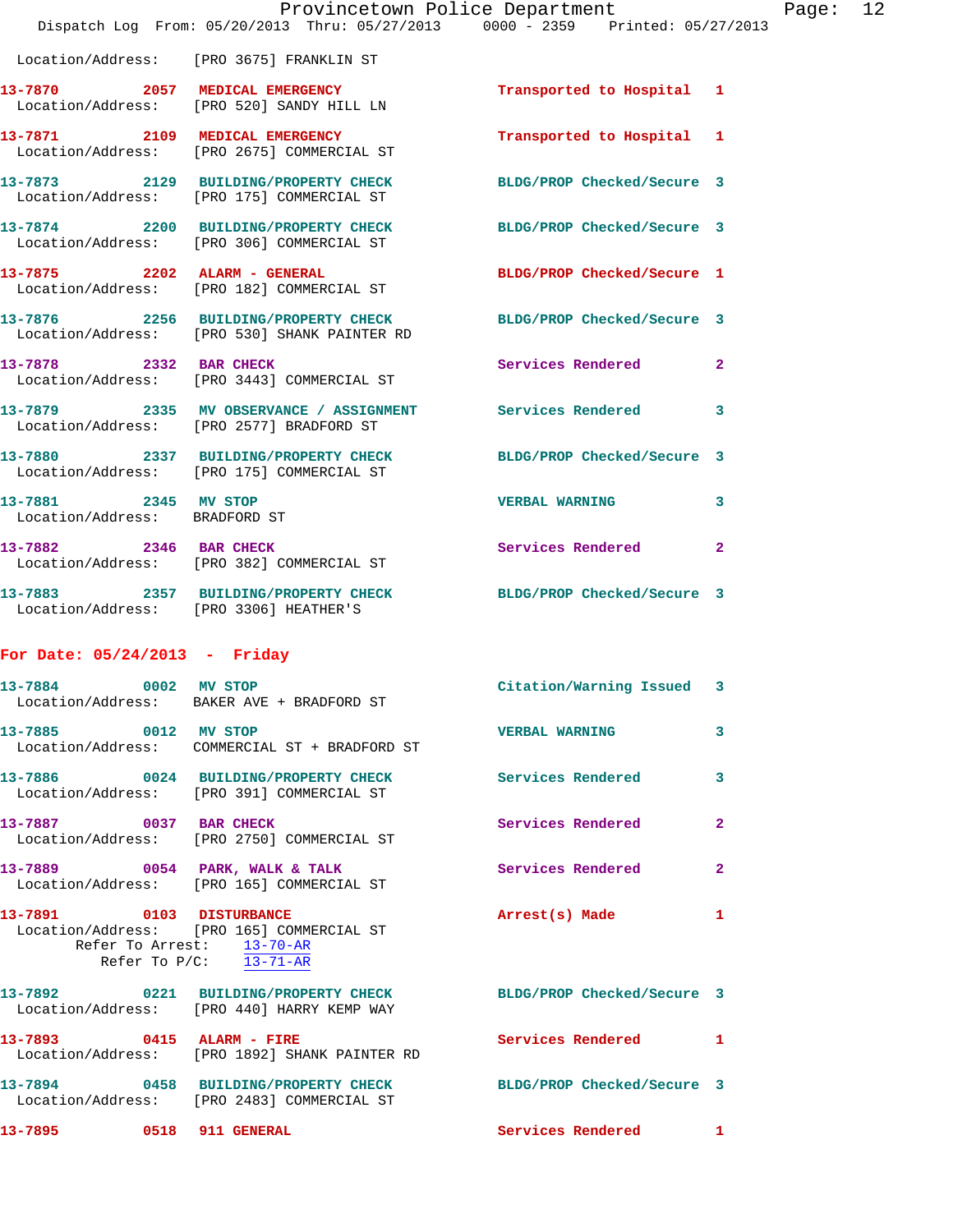|                                                     | Provincetown Police Department<br>Dispatch Log From: 05/20/2013 Thru: 05/27/2013 0000 - 2359 Printed: 05/27/2013 |                            |              | Page: 13 |  |
|-----------------------------------------------------|------------------------------------------------------------------------------------------------------------------|----------------------------|--------------|----------|--|
| Location/Address: KILEY CT                          |                                                                                                                  |                            |              |          |  |
| Location/Address: KILEY CT                          | 13-7896 0532 MEDICAL EMERGENCY Services Rendered 1                                                               |                            |              |          |  |
|                                                     | 13-7897 0551 LOBBY TRAFFIC<br>Location/Address: [PRO 542] SHANK PAINTER RD                                       | Services Rendered 2        |              | 30       |  |
|                                                     | 13-7898 0641 HARBORMASTER OFFICE OPEN<br>Location/Address: [PRO 3259] MACMILLAN WHARF                            | No Action Required 2       |              |          |  |
| 13-7899 0656 WIRES DOWN                             | Location/Address: [PRO 3507] ARCH ST                                                                             | Services Rendered          | $\mathbf{2}$ |          |  |
|                                                     | 13-7900 0721 BUILDING/PROPERTY CHECK BLDG/PROP Checked/Secure 3<br>Location/Address: [PRO 2483] COMMERCIAL ST    |                            |              |          |  |
|                                                     | 13-7901 0741 FALSE ALARM<br>Location/Address: [PRO 3392] COMMERCIAL ST                                           | False Alarm                | 1            |          |  |
|                                                     | 13-7902 0750 TTY CALL<br>Location/Address: [PRO 542] SHANK PAINTER RD                                            | Services Rendered 3        |              |          |  |
| 13-7903 0753 COURT                                  | Location/Address: [PRO 542] SHANK PAINTER RD                                                                     | Taken/Referred to Other 3  |              |          |  |
|                                                     | 13-7904 0814 HANDICAPPED SPOT<br>Location/Address: [PRO 3670] SHANK PAINTER RD                                   | <b>GONE ON ARRIVAL</b>     | $\mathbf{2}$ |          |  |
|                                                     | 13-7905 0831 RESCUE STAND BY COVERAGE                                                                            | No Action Required 3       |              |          |  |
|                                                     | 13-7906 0848 WIRES DOWN<br>Location/Address: [PRO 513] PROVINCE RD                                               | Services Rendered 2        |              | 1        |  |
|                                                     | 13-7907 0918 BOAT TOW<br>Location/Address: [PRO 2483] COMMERCIAL ST                                              | Services Rendered          | 3            |          |  |
|                                                     | 13-7908 1001 REASSURANCE CHECK Services Rendered 3<br>Location/Address: [PRO 1486] PEARL ST                      |                            |              |          |  |
|                                                     | 13-7909 1004 REMOVE FROM REASSURANCE LIST Services Rendered<br>Location/Address: [PRO 1566] CONWELL ST           |                            | 3            |          |  |
|                                                     | 13-7910 1007 PARKING COMPLAINT / GENERAL Services Rendered 3<br>Location/Address: [PRO 2637] COMMERCIAL ST       |                            |              |          |  |
|                                                     | 13-7911 1045 BUILDING/PROPERTY CHECK BLDG/PROP Checked/Secure 3<br>Location/Address: [PRO 3317] CEMETERY RD      |                            |              |          |  |
| 13-7912 1046 MV STOP<br>Location/Address: PRINCE ST |                                                                                                                  | <b>VERBAL WARNING</b>      | 3            |          |  |
|                                                     | 13-7913 1101 ORDER TERMINATED<br>Location/Address: [PRO 564] BAYBERRY AVE                                        | No Action Required 2       |              |          |  |
|                                                     | 13-7914 1121 BUILDING/PROPERTY CHECK<br>Location/Address: [PRO 564] BAYBERRY AVE                                 | BLDG/PROP Checked/Secure 3 |              |          |  |
|                                                     | 13-7915 1219 BUILDING/PROPERTY CHECK BLDG/PROP Checked/Secure 3<br>Location/Address: [PRO 3318] CEMETERY RD      |                            |              |          |  |
| 13-7916 1220 FOLLOW UP                              | Location/Address: [PRO 37] BRADFORD ST                                                                           | SPOKEN TO                  | $\mathbf{2}$ |          |  |
|                                                     | 13-7917 1319 BUILDING/PROPERTY CHECK BLDG/PROP Checked/Secure 3<br>Location/Address: [PRO 2500] COMMERCIAL ST    |                            |              |          |  |
|                                                     | 13-7918 1327 MV COMPLAINT<br>Location/Address: [PRO 2483] COMMERCIAL ST                                          | Services Rendered 2        |              | 1        |  |
|                                                     | 13-7919 1337 TRAFFIC/BOAT MOVE                                                                                   | Services Rendered 3        |              |          |  |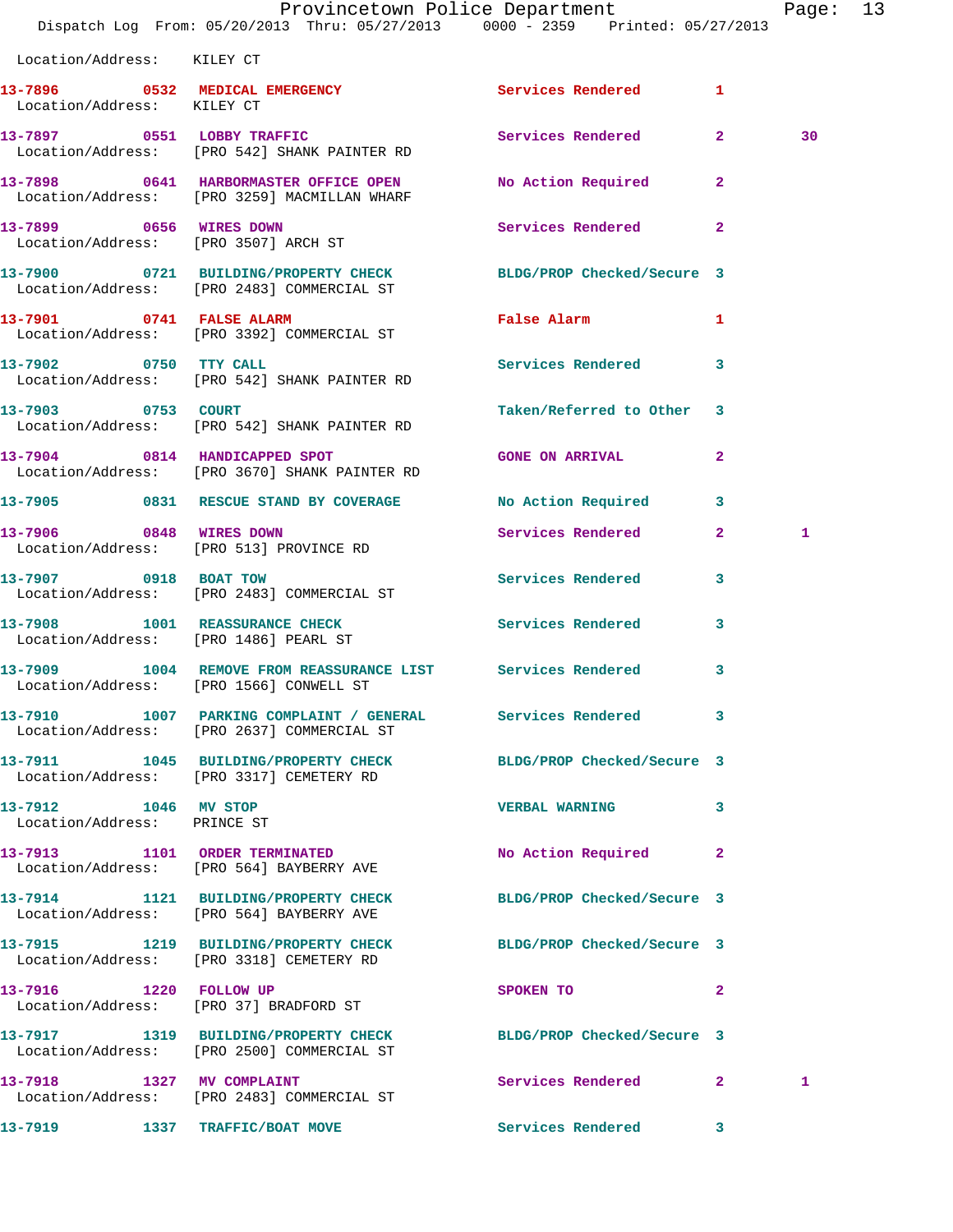|                                                                | Provincetown Police Department<br>Dispatch Log From: 05/20/2013 Thru: 05/27/2013 0000 - 2359 Printed: 05/27/2013 |                            |                |
|----------------------------------------------------------------|------------------------------------------------------------------------------------------------------------------|----------------------------|----------------|
|                                                                | Location/Address: [PRO 2483] COMMERCIAL ST                                                                       |                            |                |
| 13-7920 1406 PARKED MV                                         | Location/Address: [PRO 1491] STANDISH ST                                                                         | SPOKEN TO                  | $\mathbf{2}$   |
| Location/Address: HARRY KEMP WAY                               | 13-7921 1456 LARCENY /FORGERY/ FRAUD 1nvestigated                                                                |                            | $\mathbf{2}$   |
| 13-7922 1608 MV STOP                                           | Location/Address: [PRO 78] BRADFORD ST                                                                           | <b>VERBAL WARNING</b>      | 3              |
|                                                                | 13-7923 1639 BUILDING/PROPERTY CHECK Services Rendered<br>Location/Address: [PRO 2483] COMMERCIAL ST             |                            | 3              |
| 13-7927 1640 COMPLAINT                                         | Location/Address: [PRO 2778] COMMERCIAL ST                                                                       | <b>Services Rendered</b>   | 3              |
|                                                                | 13-7925 1700 PARKING COMPLAINT / GENERAL Citation/Warning Issued<br>Location/Address: [PRO 2895] COMMERCIAL ST   |                            | 3              |
|                                                                | 13-7924 1701 MV OBSERVANCE / ASSIGNMENT<br>Location/Address: BRADFORD ST + HOWLAND ST                            | <b>Services Rendered</b>   | 3              |
|                                                                | $13-7926$ 1744 PARK, WALK & TALK<br>Location/Address: COMMERCIAL ST + STANDISH ST                                | <b>Services Rendered</b>   | $\mathbf{2}$   |
| 13-7928 1752 FOUND WALLET                                      | Location/Address: [PRO 542] SHANK PAINTER RD                                                                     | <b>Services Rendered</b>   | 3              |
|                                                                | 13-7929 1804 MEDICAL EMERGENCY<br>Location/Address: [PRO 577] WINTHROP ST                                        | Transported to Hospital    | 1              |
| 13-7930 1808 DOGS IN M/V                                       | Location/Address: PEARL ST + HARRY KEMP WAY                                                                      | Services Rendered          | $\overline{a}$ |
|                                                                | 13-7931 1814 FOUND ARTWORK<br>Location/Address: [PRO 3431] COMMERCIAL ST                                         | <b>Services Rendered</b>   | 3              |
| 13-7932 1824 FOLLOW UP                                         | Location/Address: [PRO 425] COURT ST                                                                             | Services Rendered          | $\overline{2}$ |
|                                                                | 13-7935 1846 BUILDING/PROPERTY CHECK<br>Location/Address: [PRO 2206] COMMERCIAL ST                               | BLDG/PROP Checked/Secure 3 |                |
|                                                                | 13-7936 1902 PROPERTY RETURNED<br>Location/Address: [PRO 542] SHANK PAINTER RD                                   | <b>Services Rendered</b>   | 3              |
|                                                                | 13-7937 1911 MEDICAL EMERGENCY<br>Location/Address: [PRO 1581] MECHANIC ST                                       | Transported to Hospital    | 1              |
| Location/Address: [PRO 571] ALDEN ST                           | 13-7938 1920 BUILDING/PROPERTY CHECK                                                                             | BLDG/PROP Checked/Secure 3 |                |
| 13-7939 1926 MV STOP<br>Location/Address: [PRO 2519] ROUTE 6   |                                                                                                                  | <b>VERBAL WARNING</b>      | 3              |
| 13-7941 1939 MV STOP<br>Location/Address: [PRO 61] BRADFORD ST |                                                                                                                  | <b>VERBAL WARNING</b>      | 3              |
|                                                                | 13-7943 1944 LOST ITEMS<br>Location/Address: [PRO 542] SHANK PAINTER RD                                          | <b>Services Rendered</b>   | 3              |
| 13-7944 2018 MV STOP<br>Location/Address: CONWELL ST           |                                                                                                                  | <b>VERBAL WARNING</b>      | 3              |
|                                                                | 13-7945 2025 BUILDING/PROPERTY CHECK BLDG/PROP Checked/Secure 3<br>Location/Address: [PRO 488] MAYFLOWER ST      |                            |                |
| 13-7947 2039 HAZARDS                                           | Location/Address: [PRO 208] COMMERCIAL ST                                                                        | Could Not Locate           | 2              |

Page:  $14$ <br>013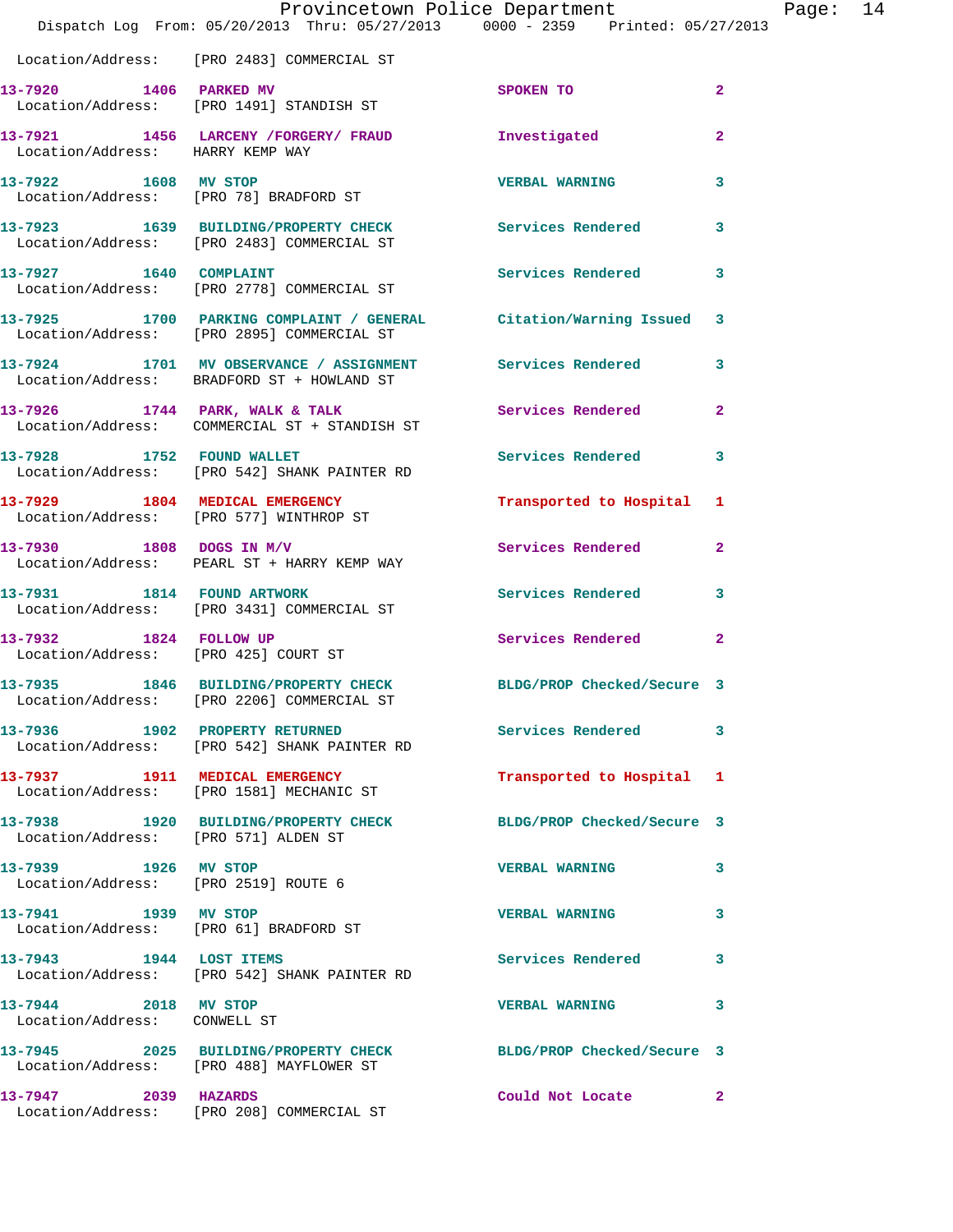## Provincetown Police Department Page: 15

Dispatch Log From: 05/20/2013 Thru: 05/27/2013 0000 - 2359 Printed: 05/27/2013

|                                                                | 13-7946 2042 MV STOP<br>Location/Address: [PRO 83] CENTER ST                                                | <b>VERBAL WARNING</b>      | 3              |    |
|----------------------------------------------------------------|-------------------------------------------------------------------------------------------------------------|----------------------------|----------------|----|
|                                                                | 13-7949 2115 FOUND MASTERCARD<br>Location/Address: [PRO 2605] COMMERCIAL ST                                 | Services Rendered 3        |                |    |
|                                                                | 13-7950 2120 MV COMPLAINT<br>Location/Address: COMMERCIAL ST + LOVETTS CT                                   | Citation/Warning Issued    | 2              |    |
|                                                                | 13-7951 2121 PARKING COMPLAINT / GENERAL Services Rendered<br>Location/Address: W VINE ST + BRADFORD ST EXT |                            | 3              |    |
|                                                                | 13-7952 2124 COMPLAINT - STREET PERFORMERS Services Rendered<br>Location: [PRO 3431] LOPES SQUARE           |                            | 3              |    |
| 13-7953 2128 MV STOP                                           | Location/Address: [PRO 3259] MACMILLAN WHARF                                                                | <b>VERBAL WARNING</b>      | 3              |    |
| 13-7954 2134 MV STOP<br>Location/Address: COURT ST             |                                                                                                             | <b>VERBAL WARNING</b>      | 3              |    |
| 13-7955 2140 POWER SURGE                                       |                                                                                                             | Services Rendered          | 1              |    |
| 13-7956 2152 BAR CHECK<br>Location/Address: [PRO 80] CARVER ST |                                                                                                             | Services Rendered          | $\overline{a}$ |    |
| 13-7957 2204 MV STOP                                           | Location/Address: STANDISH ST + STANDISH AVE                                                                | <b>VERBAL WARNING</b>      | 3              |    |
|                                                                | 13-7959 2327 BAR CHECK<br>Location/Address: [PRO 146] COMMERCIAL ST                                         | No Action Required         | $\mathbf{2}$   |    |
|                                                                | 13-7962 2343 MV COMPLAINT<br>Location/Address: [PRO 2629] COMMERCIAL ST                                     | No Action Required         | $\mathbf{2}$   |    |
|                                                                | 13-7960 2344 BAR CHECK<br>Location/Address: [PRO 382] COMMERCIAL ST                                         | No Action Required 2       |                |    |
|                                                                | 13-7961 2346 BUILDING/PROPERTY CHECK<br>Location/Address: [PRO 519] RACE POINT RD                           | BLDG/PROP Checked/Secure 3 |                |    |
|                                                                | 13-7963 2353 MV STOP<br>Location/Address: [PRO 542] SHANK PAINTER RD                                        | VERBAL WARNING 3           |                |    |
|                                                                | 13-7964 2354 MEDICAL EMERGENCY Services Rendered<br>Location/Address: [PRO 399] COMMERCIAL ST               |                            |                |    |
| 13-7965 2359 MV STOP                                           | Location/Address: WINSLOW ST + BRADFORD ST                                                                  | <b>VERBAL WARNING</b>      | 3              |    |
| For Date: $05/25/2013$ - Saturday                              |                                                                                                             |                            |                |    |
| 13-7966 0003 BAR CHECK                                         | Location/Address: [PRO 208] COMMERCIAL ST                                                                   | No Action Required         | $\mathbf{2}$   |    |
| 13-7967 0006 BAR CHECK                                         | Location/Address: [PRO 3236] COMMERCIAL ST                                                                  | No Action Required         | $\mathbf{2}$   |    |
| 13-7969 0012 BAR CHECK                                         | Location/Address: [PRO 3443] COMMERCIAL ST                                                                  | No Action Required         | 2              |    |
| 13-7970 0026 LOBBY TRAFFIC                                     | Location/Address: [PRO 542] SHANK PAINTER RD                                                                | Services Rendered          | $\mathbf{2}$   | 20 |
| 13-7971 0027 BAR CHECK                                         | Location/Address: [PRO 399] COMMERCIAL ST                                                                   | No Action Required         | 2              |    |
| 13-7972 0041 ANIMAL CALL                                       | Location/Address: [PRO 3260] BRADFORD ST EXT                                                                | Could Not Locate           | $\mathbf{2}$   |    |
|                                                                |                                                                                                             |                            |                |    |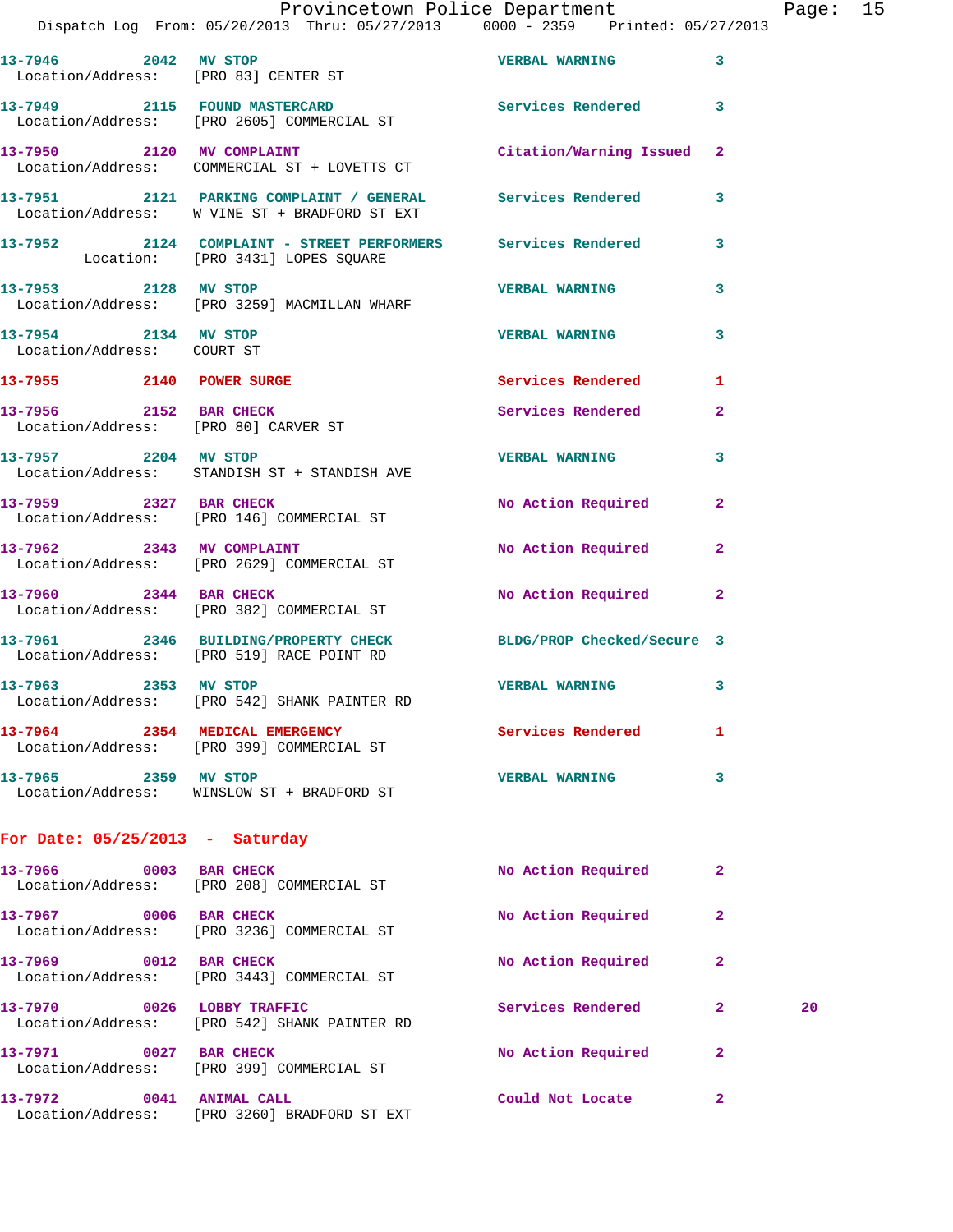|                              |      |                                                                                | Provincetown Police Department |                   |                            |   |
|------------------------------|------|--------------------------------------------------------------------------------|--------------------------------|-------------------|----------------------------|---|
|                              |      | Dispatch Log From: 05/20/2013 Thru: 05/27/2013 0000 - 2359 Printed: 05/27/2013 |                                |                   |                            |   |
| 13-7973<br>Location/Address: | 0056 | <b>ASSIST CITIZEN</b><br>MECHANIC ST                                           |                                | Services Rendered |                            | 3 |
| 13-7974<br>Location/Address: | 0102 | <b>BUILDING/PROPERTY CHECK</b><br>[PRO 175] COMMERCIAL ST                      |                                |                   | BLDG/PROP Checked/Secure 3 |   |
| 13-7975                      | 0106 | <b>BUILDING/PROPERTY CHECK</b><br>Location/Address: [PRO 564] BAYBERRY         |                                |                   | BLDG/PROP Checked/Secure 3 |   |

**13-7977 0113 ASSIST CITIZEN No Action Required 3**  Location/Address: [PRO 3443] COMMERCIAL ST

**13-7980 0118 MV COMPLAINT Could Not Locate 2**  Location/Address: [PRO 75] CAPTAIN BERTIE RD

13-7979 0133 MV STOP **No Action Required** 3

 Location/Address: RYDER ST + COMMERCIAL ST **13-7985 0135 SUSPICIOUS ACTIVITY SPOKEN TO 2**  Location/Address: [PRO 165] COMMERCIAL ST

**13-7981 0140 ATTEMPT B & E BURGLARY Investigated 2**  Location/Address: [PRO 1069] PLEASANT ST 13-7982 0144 COMPLAINT **Services Rendered** 3

Location/Address: [PRO 3430] COMMERCIAL ST

**13-7983 0206 ASSIST CITIZEN-LOCATING M/V Services Rendered 3**  Location/Address: [PRO 2542] COMMERCIAL ST

**13-7984 0249 MV STOP VERBAL WARNING 3**  Location/Address: [PRO 2391] BRADFORD ST

**13-7986 0450 BUILDING/PROPERTY CHECK BLDG/PROP Checked/Secure 3**  Location/Address: [PRO 530] SHANKPAINTER RD

**13-7987 0452 BUILDING/PROPERTY CHECK BLDG/PROP Checked/Secure 3**  Location/Address: [PRO 182] COMMERCIAL ST

**13-7988 0534 MEDICAL EMERGENCY Services Rendered 1**  Location/Address: [PRO 1486] PEARL ST

**13-7989 0540 FOUND CELL PHONE Services Rendered 3**  Location/Address: [PRO 542] SHANK PAINTER RD

**13-7990 0605 SERVE WARRANT Arrest(s) Made 3**  Location/Address: [PRO 3430] COMMERCIAL ST Refer To Arrest: 13-72-AR

**13-7991 0642 HARBORMASTER ON/OFF DUTY No Action Required 2**  Location/Address: [PRO 2543] MACMILLAN WHARF

**13-7992 0750 BUILDING/PROPERTY CHECK BLDG/PROP Checked/Secure 3**  Location/Address: [PRO 2483] COMMERCIAL ST

**13-7998 0752 FOUND VERIZON 3G PHONE/RETURNE Services Rendered 3**  Location/Address: [PRO 542] SHANK PAINTER RD

**13-7993 0832 BUILDING/PROPERTY CHECK BLDG/PROP Checked/Secure 3**  Location/Address: [PRO 3287] ROUTE 6

**13-7994 0857 MV OBSERVANCE / ASSIGNMENT Services Rendered 3**  Location/Address: [PRO 447] JEROME SMITH RD

**13-7995 0858 MV COMPLAINT Services Rendered 2**  Location/Address: [PRO 2543] MACMILLAN WHARF

**13-7996 0901 VERBAL 89/9 STOP SIGN VERBAL WARNING 3** 

Location/Address: SHANK PAINTER RD + PROVINCE RD

**13-7997 0914 VERBAL 89/9 STOP SIGN VERBAL WARNING 3** 

Page: 16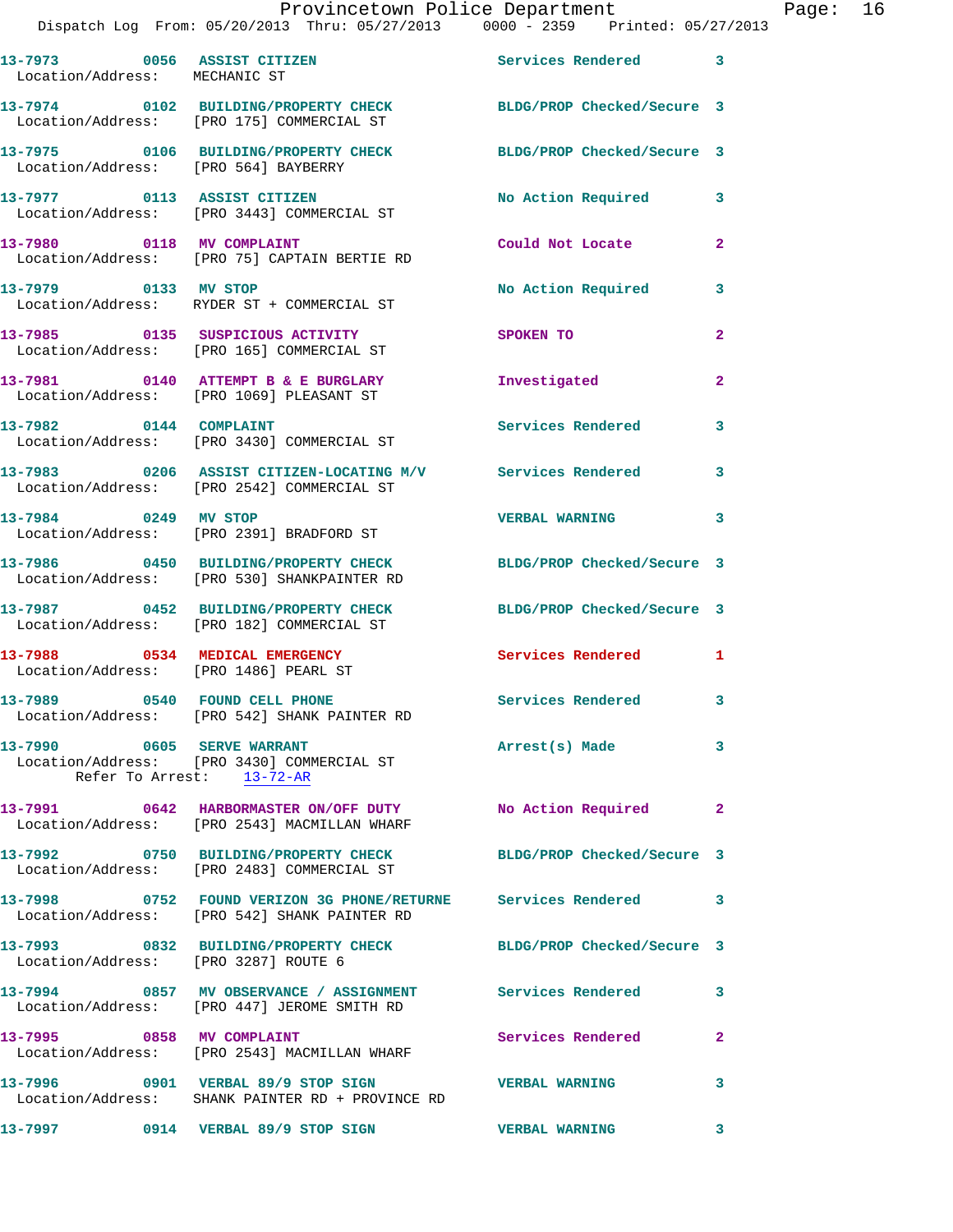|                                 | Dispatch Log From: 05/20/2013 Thru: 05/27/2013 0000 - 2359 Printed: 05/27/2013                                  | Provincetown Police Department |              | Page: 17 |  |
|---------------------------------|-----------------------------------------------------------------------------------------------------------------|--------------------------------|--------------|----------|--|
|                                 | Location/Address: [PRO 2647] SHANK PAINTER RD                                                                   |                                |              |          |  |
|                                 | 13-7999 0937 VERBAL 90/10 EXP DL  VERBAL WARNING 3<br>Location/Address: [PRO 2578] SHANK PAINTER RD             |                                |              |          |  |
|                                 | 13-8000 0947 LOST SUNGLASSES<br>Location/Address: [PRO 254] COMMERCIAL ST                                       | Services Rendered 3            |              |          |  |
|                                 | 13-8001 1006 BUILDING/PROPERTY CHECK BLDG/PROP Checked/Secure 3<br>Location/Address: [PRO 3317] CEMETERY RD     |                                |              |          |  |
|                                 | 13-8002 1007 BUILDING/PROPERTY CHECK BLDG/PROP Checked/Secure 3<br>Location/Address: [PRO 3318] CEMETERY RD     |                                |              |          |  |
|                                 | 13-8003 1033 LOST ANDRIOD PHONE<br>Location/Address: [PRO 542] SHANK PAINTER RD                                 | Services Rendered 3            |              |          |  |
|                                 | 13-8004 1037 BUILDING/PROPERTY CHECK BLDG/PROP Checked/Secure 3<br>Location/Address: [PRO 571] ALDEN ST         |                                |              |          |  |
| Location/Address: COMMERCIAL ST | 13-8005 1057 PARK, WALK & TALK                                                                                  | Services Rendered 2            |              |          |  |
|                                 | 13-8006 1107 BUILDING/PROPERTY CHECK BLDG/PROP Checked/Secure 3<br>Location/Address: [PRO 2500] COMMERCIAL ST   |                                |              |          |  |
|                                 | 13-8007 1125 PARK, WALK & TALK<br>Location/Address: [PRO 2500] COMMERCIAL ST                                    | No Action Required 2           |              |          |  |
| Location/Address: WHORFS CT     | 13-8008 1235 LOST GREY TIGER CAT                                                                                | Services Rendered 2            |              |          |  |
|                                 | 13-8009 1244 BUILDING/PROPERTY CHECK<br>Location/Address: [PRO 2483] COMMERCIAL ST                              | BLDG/PROP Checked/Secure 3     |              |          |  |
|                                 | 13-8010 1257 PARKING COMPLAINT / GENERAL SPOKEN TO<br>Location/Address: HOWLAND ST + COMMERCIAL ST              |                                | 3            |          |  |
|                                 | 13-8011 1310 MV COMPLAINT<br>Location/Address: [PRO 2512] JEROME SMITH RD                                       | Services Rendered              | $\mathbf{2}$ |          |  |
| 13-8014                         | 1332 BUILDING/PROPERTY CHECK BLDG/PROP Checked/Secure 3<br>Location/Address: [PRO 2206] COMMERCIAL ST           |                                |              |          |  |
| Location: ROUTE 6 INBOUND       | 13-8015 1333 MV OBSERVANCE / ASSIGNMENT Services Rendered 3                                                     |                                |              |          |  |
|                                 | 13-8016 1348 911 GENERAL<br>Location/Address: [PRO 542] SHANK PAINTER RD                                        | Services Rendered 1            |              |          |  |
|                                 | 13-8017 1402 BUILDING/PROPERTY CHECK BLDG/PROP Checked/Secure 3<br>Location/Address: [PRO 526] RYDER ST EXT     |                                |              |          |  |
|                                 | 13-8018 1403 ASSIST AGENCY / MUTUAL AID Services Rendered 3<br>Location/Address: BRADFORD ST + COURT ST         |                                |              |          |  |
|                                 | 13-8019 1403 PARK, WALK & TALK<br>Location/Address: [PRO 181] COMMERCIAL ST                                     | No Action Required 2           |              |          |  |
|                                 | 13-8020 1422 BUILDING/PROPERTY CHECK BLDG/PROP Checked/Secure 3<br>Location/Address: [PRO 2898] JEROME SMITH RD |                                |              |          |  |
|                                 | 13-8021 1428 NOISE COMPLAINT<br>Location/Address: [PRO 1679] BRADFORD ST                                        | SPOKEN TO                      | $\mathbf{3}$ |          |  |
|                                 | 13-8023 1516 LOUD MUSIC COMPLAINT SPOKEN TO 1<br>Location/Address: [PRO 208] COMMERCIAL ST                      |                                |              |          |  |
|                                 | 13-8024 1520 FOUND BAG OF CLOTHING Services Rendered 3<br>Location/Address: [PRO 105] COMMERCIAL ST             |                                |              |          |  |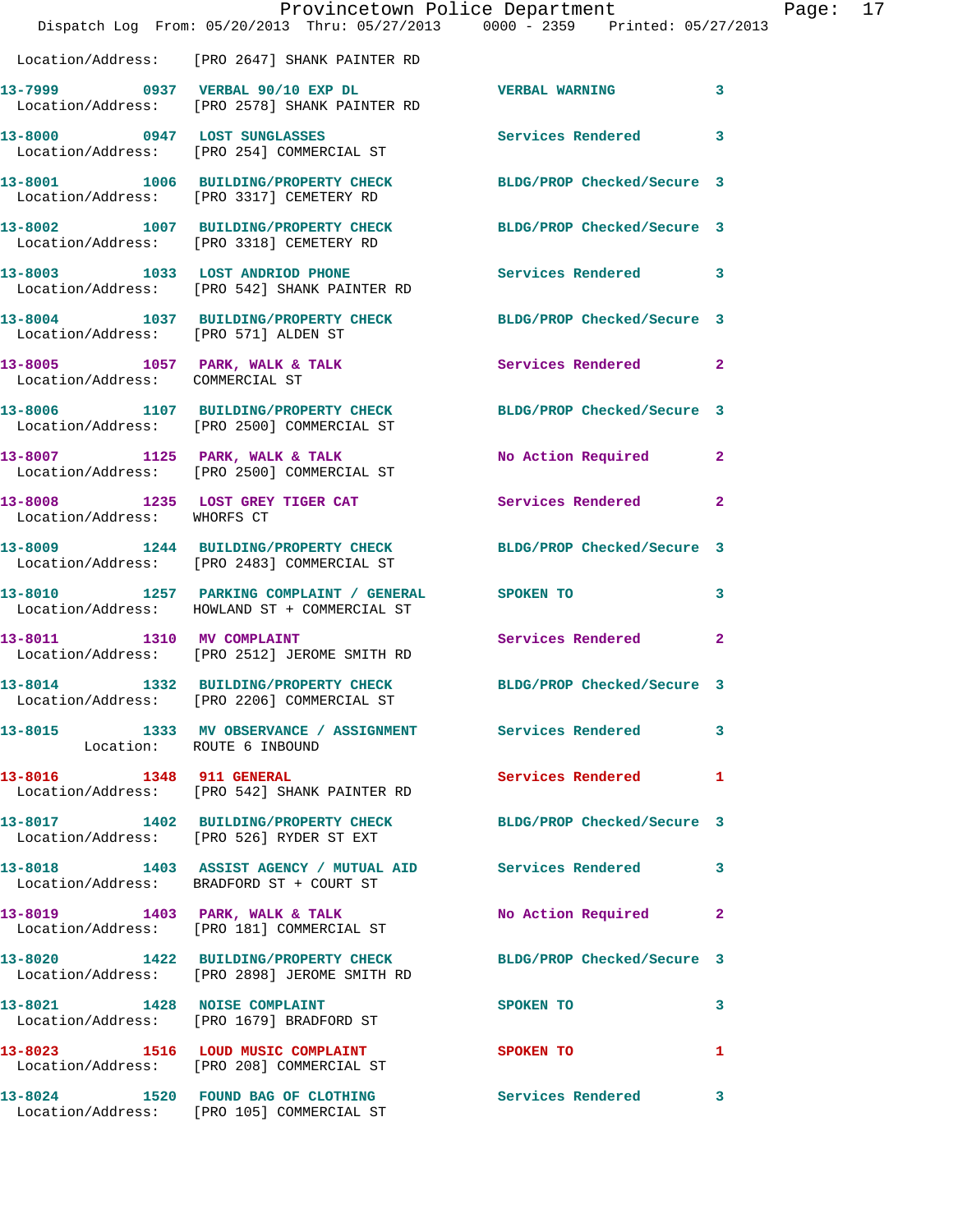|                                      | Dispatch Log From: 05/20/2013 Thru: 05/27/2013 0000 - 2359 Printed: 05/27/2013                               | Provincetown Police Department Page: 18 |                |  |
|--------------------------------------|--------------------------------------------------------------------------------------------------------------|-----------------------------------------|----------------|--|
|                                      | 13-8025 1526 BUILDING/PROPERTY CHECK Services Rendered<br>Location/Address: [PRO 391] COMMERCIAL ST          |                                         | $\mathbf{3}$   |  |
|                                      | 13-8027 1615 MV DISABLED<br>Location/Address: BRADFORD ST + COURT ST                                         | Services Rendered                       | $\mathbf{2}$   |  |
|                                      | 13-8029 1615 COMPLAINT<br>Location/Address: [PRO 1870] CARVER CT                                             | Services Rendered                       | 3              |  |
|                                      | 13-8026 1616 PARK, WALK & TALK NO Action Required<br>Location: [PRO 3431] LOPES SQUARE                       |                                         | $\mathbf{2}$   |  |
|                                      | 13-8028 1643 TRESPASS<br>Location/Address: [PRO 447] JEROME SMITH RD                                         | <b>GONE ON ARRIVAL</b>                  | $\mathbf{2}$   |  |
| 13-8030 1657 MV STOP                 | Location/Address: [PRO 175] COMMERCIAL ST                                                                    | <b>VERBAL WARNING</b>                   | 3              |  |
|                                      | 13-8031 1706 MV ACCIDENT<br>Location/Address: [PRO 2521] ROUTE 6                                             | Transported to Hospital 1               |                |  |
|                                      | 13-8133 1710 COMPLAINT/NO FLAG UP Services Rendered<br>Location/Address: [PRO 106] COMMERCIAL ST             |                                         | 3              |  |
|                                      | 13-8032 1739 MV COMPLAINT<br>Location/Address: [PRO 149] COMMERCIAL ST                                       | Citation/Warning Issued 2               |                |  |
|                                      | 13-8033 1813 FOLLOW UP<br>Location/Address: [PRO 1870] CARVER CT                                             | Services Rendered                       | $\mathbf{2}$   |  |
|                                      | 13-8034 1835 KEEP THE PEACE<br>Location/Address: [PRO 2977] COMMERCIAL ST                                    | Services Rendered                       | $\overline{2}$ |  |
|                                      | 13-8035 1852 PARKING COMPLAINT / GENERAL GONE ON ARRIVAL<br>Location/Address: [PRO 149] COMMERCIAL ST        |                                         | 3              |  |
| Location/Address: [PRO 564] BAYBERRY | 13-8038 1905 BUILDING/PROPERTY CHECK Services Rendered 3                                                     |                                         |                |  |
|                                      | 13-8037 1906 MV STOP<br>Location/Address: BRADFORD ST + BANGS ST                                             | <b>VERBAL WARNING</b>                   | 3              |  |
|                                      | 13-8039 1913 TRAFFIC CONTROL<br>Location/Address: [PRO 146] COMMERCIAL ST                                    | <b>Services Rendered</b>                |                |  |
|                                      | 13-8040 1925 ASSIST AGENCY / MUTUAL AID Services Rendered<br>Location/Address: [PRO 396] COMMERCIAL ST       |                                         | $\mathbf{3}$   |  |
| 13-8041 1954 BAR CHECK               | Location/Address: [PRO 2750] COMMERCIAL ST                                                                   | Services Rendered                       | $\mathbf{2}$   |  |
|                                      | 13-8042 2016 MV COMPLAINT<br>Location/Address: [PRO 105] COMMERCIAL ST                                       | Peace Restored                          | $\mathbf{2}$   |  |
|                                      | 13-8043 2035 SERVICE CALL<br>Location/Address: [PRO 382] COMMERCIAL ST                                       | Peace Restored 3                        |                |  |
| Location/Address: [PRO 2521] ROUTE 6 | 13-8044 2109 MV OBSERVANCE / ASSIGNMENT Services Rendered                                                    |                                         | 3              |  |
|                                      | 13-8045 2120 BUILDING/PROPERTY CHECK BLDG/PROP Checked/Secure 3<br>Location/Address: [PRO 175] COMMERCIAL ST |                                         |                |  |
|                                      | 13-8046 2121 PARK, WALK & TALK Services Rendered<br>Location: [PRO 3431] LOPES SQUARE                        |                                         | 2              |  |
| 13-8047 2122 MV STOP                 | Location/Address: [PRO 2521] ROUTE 6                                                                         | <b>VERBAL WARNING</b>                   | $\mathbf{3}$   |  |
|                                      | 13-8048 2133 SUSPICIOUS ACTIVITY Services Rendered                                                           |                                         | $\mathbf{2}$   |  |

Location/Address: [PRO 671] ALDEN ST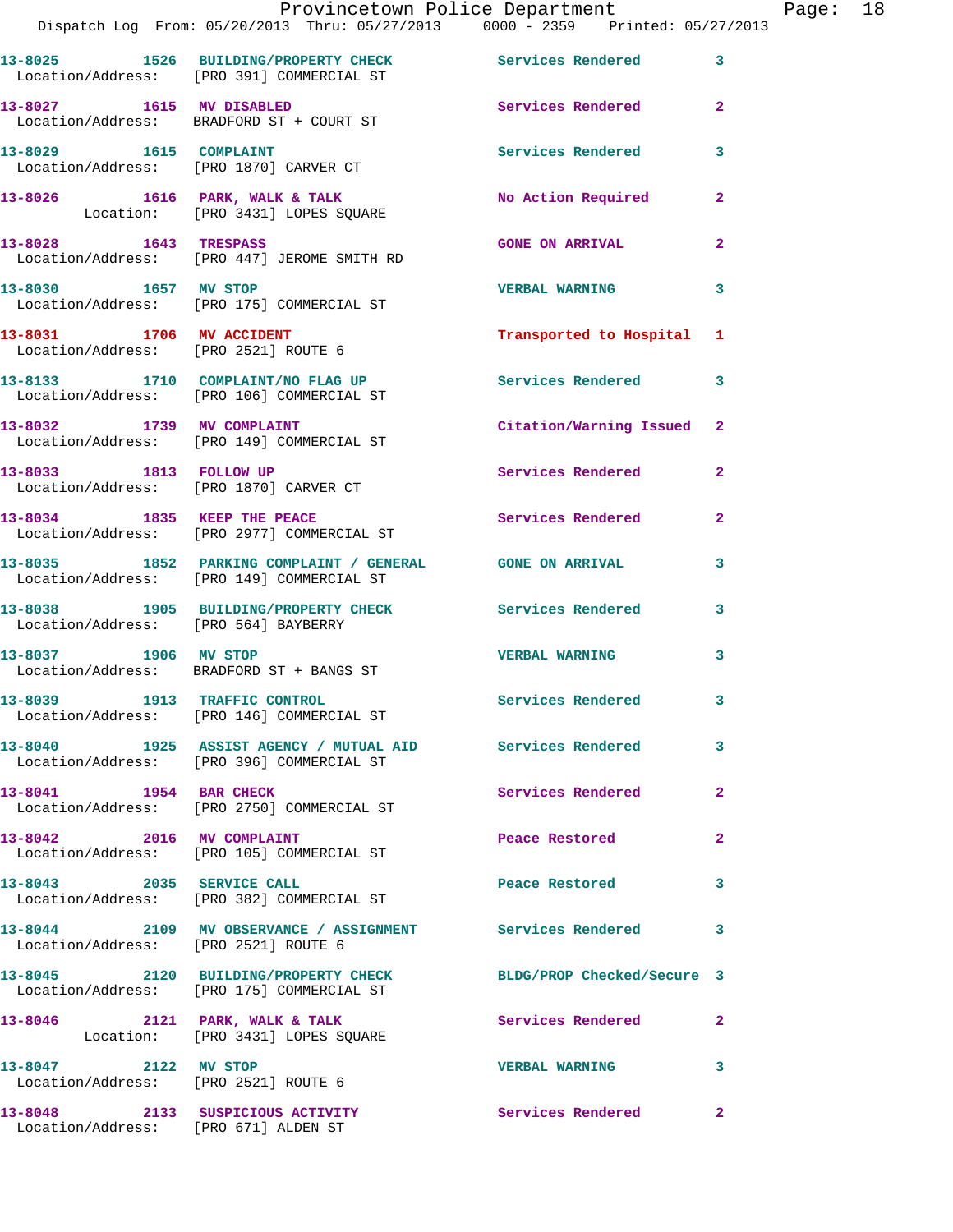|                                                    | Dispatch Log From: 05/20/2013 Thru: 05/27/2013 0000 - 2359 Printed: 05/27/2013                                  |                          |              |    |
|----------------------------------------------------|-----------------------------------------------------------------------------------------------------------------|--------------------------|--------------|----|
|                                                    | 13-8050 2253 PARKING COMPLAINT / GENERAL Services Rendered 3<br>Location/Address: [PRO 1653] PRISCILLA ALDEN RD |                          |              |    |
|                                                    | 13-8052 2334 MV STOP<br>Location/Address: COMMERCIAL ST + HOWLAND ST                                            | <b>VERBAL WARNING</b>    | 3            |    |
|                                                    | 13-8054 2334 PARKING COMPLAINT / GENERAL Services Rendered 3<br>Location/Address: [PRO 175] COMMERCIAL ST       |                          |              |    |
|                                                    | 13-8056 2334 BUILDING/PROPERTY CHECK BLDG/PROP Checked/Secure 3<br>Location/Address: [PRO 175] COMMERCIAL ST    |                          |              |    |
|                                                    | 13-8053 2337 BUILDING/PROPERTY CHECK BLDG/PROP Checked/Secure 3<br>Location/Address: [PRO 175] COMMERCIAL ST    |                          |              |    |
|                                                    | 13-8057 2354 MV OBSERVANCE / ASSIGNMENT No Action Required 3<br>Location/Address: RYDER ST + BRADFORD ST        |                          |              |    |
| 13-8058 2355 MV STOP<br>Location/Address: RYDER ST |                                                                                                                 | VERBAL WARNING 3         |              |    |
|                                                    | 13-8059 2355 BUILDING/PROPERTY CHECK BLDG/PROP Checked/Secure 3<br>Location/Address: [PRO 440] HARRY KEMP WAY   |                          |              |    |
| For Date: $05/26/2013$ - Sunday                    |                                                                                                                 |                          |              |    |
|                                                    | 13-8060 0001 BAR CHECK<br>Location/Address: [PRO 208] COMMERCIAL ST                                             | No Action Required 2     |              |    |
| 13-8061 0004 MV STOP<br>Location/Address: RYDER ST |                                                                                                                 | <b>VERBAL WARNING</b>    | 3            |    |
|                                                    | 13-8062 0010 LOBBY TRAFFIC<br>Location/Address: [PRO 542] SHANK PAINTER RD                                      | Services Rendered        | $\mathbf{2}$ | 25 |
|                                                    | 13-8063 0015 MV OBSERVANCE / ASSIGNMENT Services Rendered<br>Location/Address: BRADFORD ST + STANDISH ST        |                          | 3            |    |
|                                                    | 13-8064 0021 BAR CHECK<br>Location/Address: [PRO 382] COMMERCIAL ST                                             | No Action Required       | $\mathbf{2}$ |    |
|                                                    | 13-8065 0030 BAR CHECK<br>Location/Address: [PRO 146] COMMERCIAL ST                                             | No Action Required       | $\mathbf{2}$ |    |
|                                                    | 13-8067 0042 BUILDING/PROPERTY CHECK Services Rendered<br>Location/Address: [PRO 2483] COMMERCIAL ST            |                          | 3            |    |
| 13-8068 0047 BAR CHECK                             | Location/Address: [PRO 3443] COMMERCIAL ST                                                                      | No Action Required       | $\mathbf{2}$ |    |
|                                                    | 13-8069 0050 NOISE COMPLAINT<br>Location/Address: [PRO 506] PEARL ST                                            | Unfounded                | 3            |    |
| 13-8071 0056 MV STOP                               | Location/Address: RYDER ST + BRADFORD ST                                                                        | <b>VERBAL WARNING</b>    | 3            |    |
| 13-8074 0133 MV STOP                               | Location/Address: [PRO 2704] COMMERCIAL ST                                                                      | <b>VERBAL WARNING</b>    | 3            |    |
|                                                    | 13-8075 0134 MEDICAL EMERGENCY<br>Location/Address: [PRO 542] SHANK PAINTER RD                                  | <b>Services Rendered</b> | 1            |    |
|                                                    | 13-8076  0144 BUILDING/PROPERTY CHECK BLDG/PROP Checked/Secure 3<br>Location/Address: [PRO 2206] COMMERCIAL ST  |                          |              |    |
|                                                    | 13-8077 0148 BY-LAW VIOLATION<br>Location/Address: [PRO 2206] COMMERCIAL ST                                     | <b>SPOKEN TO</b>         | $\mathbf{2}$ |    |
| 13-8078 0203 MV STOP                               |                                                                                                                 | <b>VERBAL WARNING</b>    | 3            |    |
|                                                    |                                                                                                                 |                          |              |    |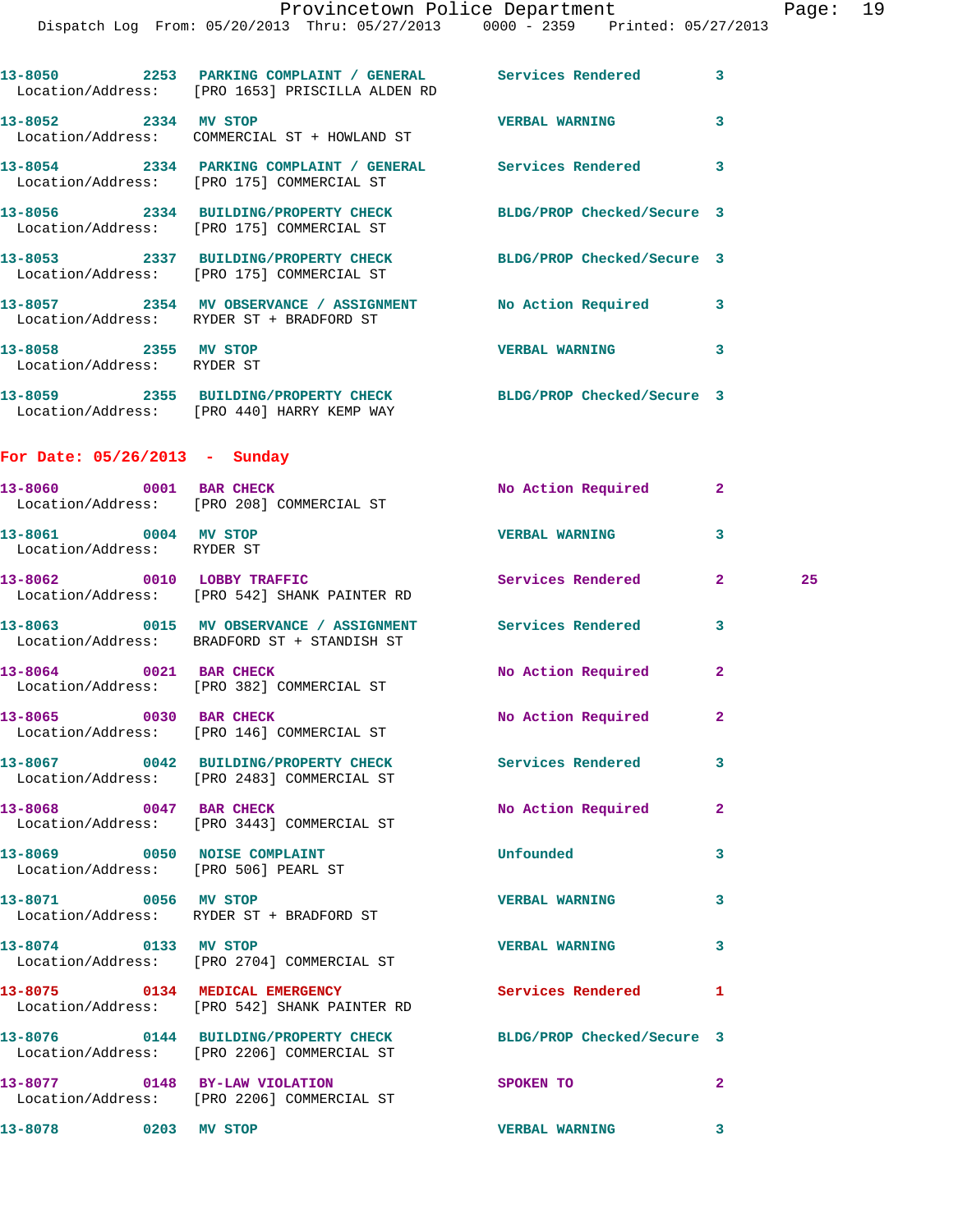|                                                                  | Dispatch Log From: 05/20/2013 Thru: 05/27/2013 0000 - 2359 Printed: 05/27/2013                                  | Provincetown Police Department |              | Page: 20 |  |
|------------------------------------------------------------------|-----------------------------------------------------------------------------------------------------------------|--------------------------------|--------------|----------|--|
|                                                                  | Location/Address: PRISCILLA ALDEN RD + MILLER HILL RD                                                           |                                |              |          |  |
|                                                                  | 13-8079 0206 BUILDING/PROPERTY CHECK Services Rendered 3<br>Location/Address: [PRO 516] RACE POINT RD           |                                |              |          |  |
|                                                                  | 13-8080 0207 BUILDING/PROPERTY CHECK BLDG/PROP Checked/Secure 3<br>Location/Address: [PRO 569] WINSLOW ST       |                                |              |          |  |
|                                                                  | 13-8081 0207 BUILDING/PROPERTY CHECK BLDG/PROP Checked/Secure 3<br>Location/Address: [PRO 488] MAYFLOWER AVE    |                                |              |          |  |
|                                                                  | 13-8082 0230 BUILDING/PROPERTY CHECK BLDG/PROP Checked/Secure 3<br>Location/Address: [PRO 16] BRADFORD ST       |                                |              |          |  |
|                                                                  | 13-8083 0231 BUILDING/PROPERTY CHECK<br>Location/Address: [PRO 2898] JEROME SMITH RD                            | BLDG/PROP Checked/Secure 3     |              |          |  |
| Location/Address: SOMERSET RD                                    | 13-8084 0236 SPEED DOLLY ASSIGNMENT                                                                             | No Action Required 3           |              |          |  |
| 13-8085 0237 MV DISABLED<br>Location/Address: ROUTE 6 + SNAIL RD |                                                                                                                 | No Action Required             | $\mathbf{2}$ |          |  |
|                                                                  | 13-8086 0249 MV DISABLED<br>Location/Address: [PRO 37] BRADFORD ST                                              | Services Rendered              | $\mathbf{2}$ |          |  |
|                                                                  | 13-8087 0318 BUILDING/PROPERTY CHECK BLDG/PROP Checked/Secure 3<br>Location/Address: [PRO 3430] COMMERCIAL ST   |                                |              |          |  |
|                                                                  | 13-8088 0421 BUILDING/PROPERTY CHECK<br>Location/Address: [PRO 545] SHANK PAINTER RD                            | BLDG/PROP Checked/Secure 3     |              |          |  |
|                                                                  | 13-8089 0437 MEDICAL EMERGENCY<br>Location/Address: [PRO 542] SHANK PAINTER RD                                  | Services Rendered 1            |              |          |  |
|                                                                  | 13-8090 0504 BUILDING/PROPERTY CHECK<br>Location/Address: [PRO 1646] WINSLOW ST                                 | BLDG/PROP Checked/Secure 3     |              |          |  |
|                                                                  | 13-8091 0511 BUILDING/PROPERTY CHECK BLDG/PROP Checked/Secure 3<br>Location/Address: [PRO 564] BAYBERRY AVE     |                                |              |          |  |
| 13-8092                                                          | 0521 MEDICAL EMERGENCY<br>Location/Address: [PRO 542] SHANK PAINTER RD                                          | Transported to Hospital 1      |              |          |  |
|                                                                  | 13-8093 0709 HARBORMASTER ON/OFF DUTY Services Rendered 2<br>Location/Address: [PRO 2543] MACMILLAN WHARF       |                                |              |          |  |
|                                                                  | 13-8094 0729 BUILDING/PROPERTY CHECK BLDG/PROP Checked/Secure 3<br>Location/Address: [PRO 3292] COMMERCIAL ST   |                                |              |          |  |
|                                                                  | 13-8095 0734 LOOSE DOG<br>Location/Address: [PRO 517] RACE POINT RD                                             | Services Rendered 2            |              |          |  |
|                                                                  | 13-8096 0754 BUILDING/PROPERTY CHECK BLDG/PROP Checked/Secure 3<br>Location/Address: [PRO 75] CAPTAIN BERTIE RD |                                |              |          |  |
|                                                                  | 13-8097 0943 VERBAL FAILURE TO DISPLAY<br>Location/Address: WAREHAM ST + CEMETERY RD                            | Citation/Warning Issued 3      |              |          |  |
|                                                                  | 13-8098 0954 LOST PURSE<br>Location/Address: [PRO 105] COMMERCIAL ST                                            | Services Rendered              | 3            |          |  |
|                                                                  | 13-8099 1001 ALARM - FIRE/BRUNCH MALFUNCTIO Services Rendered 1<br>Location/Address: [PRO 3263] SPINNAKER LN    |                                |              |          |  |
|                                                                  | 13-8100 1012 ASSIST CITIZEN<br>Location/Address: [PRO 1486] PEARL ST                                            | <b>Services Rendered</b>       | 3            |          |  |
| 13-8101 1034 ASSIST CITIZEN                                      | Location/Address: [PRO 3632] COMMERCIAL ST                                                                      | Services Rendered 3            |              |          |  |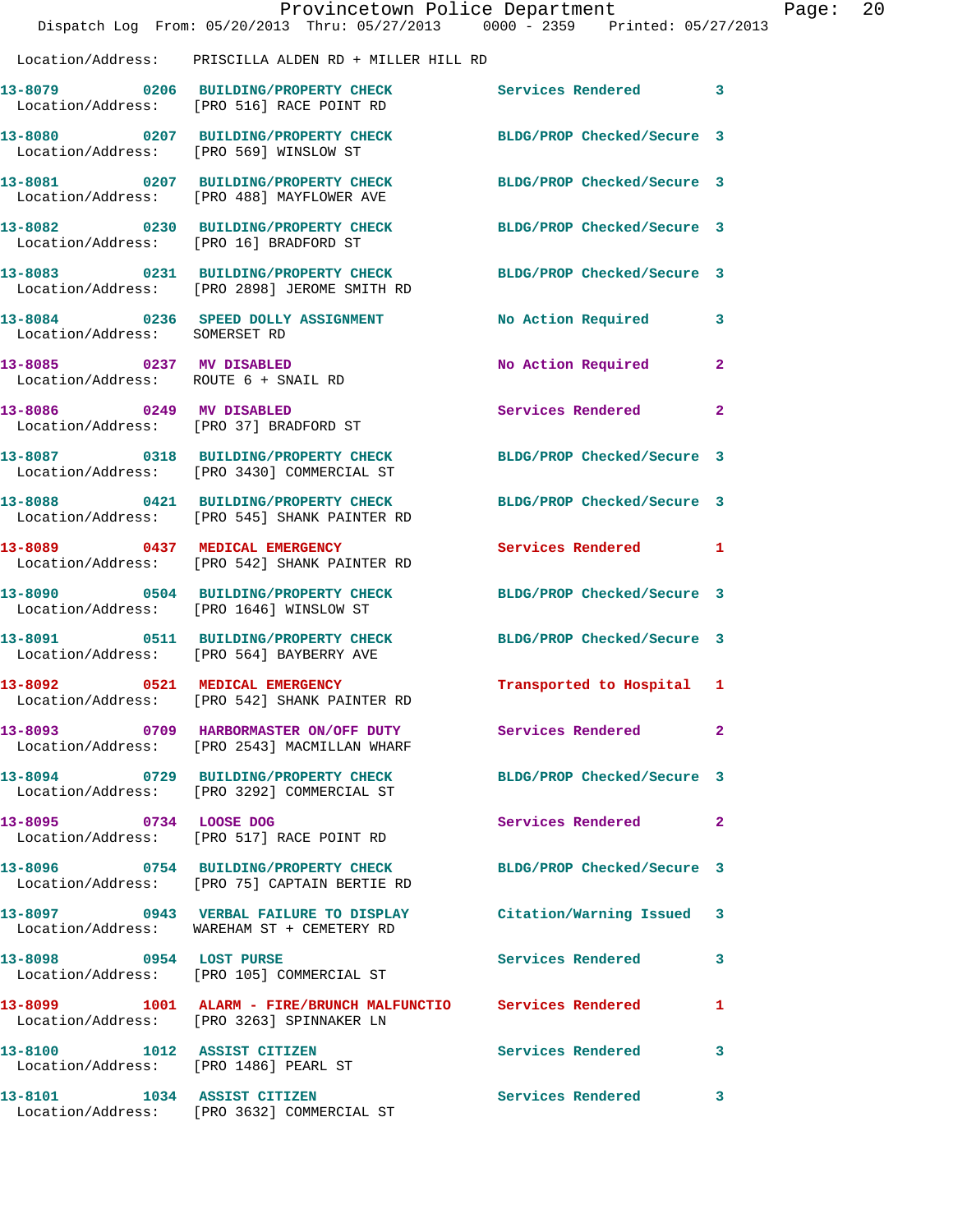|                                                           | Provincetown Police Department<br>Dispatch Log From: 05/20/2013 Thru: 05/27/2013 0000 - 2359 Printed: 05/27/2013 |                           |              | Page: 21 |  |
|-----------------------------------------------------------|------------------------------------------------------------------------------------------------------------------|---------------------------|--------------|----------|--|
| Location/Address: SHANK PAINTER RD                        | 13-8102 1045 MV COMPLAINT Could Not Locate 2                                                                     |                           |              |          |  |
| 13-8103 1059 MV STOP<br>Location/Address: RYDER ST        |                                                                                                                  | <b>VERBAL WARNING 3</b>   |              |          |  |
|                                                           | 13-8104 1103 DIABETIC REACTION INSULIN PATIENT REFUSAL<br>Location/Address: [PRO 136] COMMERCIAL ST              |                           | 1            |          |  |
| Location/Address: BANGS ST                                | 13-8105 1114 LOST WRISTLET PURSE Services Rendered 3                                                             |                           |              |          |  |
|                                                           | 13-8106 1122 VERBAL 90/20, 90/11 VERBAL WARNING 3<br>Location/Address: OFF CONWELL ST                            |                           |              |          |  |
|                                                           | 13-8107 1131 LOST PRESCRIPTION GLASSES Services Rendered<br>Location/Address: [PRO 105] COMMERCIAL ST            |                           | 3            |          |  |
| Refer To Accident: 13-21-AC                               | 13-8108 1145 AMBULANCE VS PARKED CAR PATIENT REFUSAL 1<br>Location/Address: [PRO 765] BRADFORD ST                |                           |              |          |  |
|                                                           | 13-8109 1151 IN HIGH SCHOOL                                                                                      | No Action Required 3      |              |          |  |
|                                                           | 13-8110 1217 MEDICAL EMERGENCY<br>Location/Address: [PRO 2543] MACMILLAN WHARF                                   | Transported to Hospital 1 |              |          |  |
|                                                           | 13-8111 1232 PARK, WALK & TALK 1998 No Action Required 2<br>Location/Address: [PRO 216] COMMERCIAL ST            |                           |              |          |  |
| 13-8112 1253 DOG BITE<br>Location/Address: FRANKLIN ST    |                                                                                                                  | Services Rendered 2       |              |          |  |
|                                                           | 13-8113 1306 BUILDING/PROPERTY CHECK BLDG/PROP Checked/Secure 3<br>Location/Address: [PRO 2500] COMMERCIAL ST    |                           |              |          |  |
|                                                           | 13-8116 1314 FOX SURPRISE<br>Location/Address: [PRO 182] COMMERCIAL ST                                           | Services Rendered 2       |              |          |  |
|                                                           | 13-8115 1315 SHOOTING BB GUN<br>Location/Address: [PRO 2977] COMMERCIAL ST                                       | Investigated              | 3            |          |  |
|                                                           | 13-8117 1332 LOST NY LICENSE<br>Location/Address: [PRO 105] COMMERCIAL ST                                        | Services Rendered 3       |              |          |  |
|                                                           | 13-8118 1334 FOUND VISA/DESTROYED Services Rendered<br>Location/Address: [PRO 489] MAYFLOWER AVE                 |                           | $\mathbf{3}$ |          |  |
|                                                           | 13-8119 1350 PARKING COMPLAINT / GENERAL Citation/Warning Issued 3<br>Location/Address: [PRO 150] COMMERCIAL ST  |                           |              |          |  |
| 13-8120 1358 THREATS<br>Location/Address: AUNT SUKEYS WAY |                                                                                                                  | Services Rendered         | $\mathbf{2}$ |          |  |
|                                                           | 13-8121 1411 MEDICAL EMERGENCY<br>Location/Address: [PRO 2543] MACMILLAN WHARF                                   | PATIENT REFUSAL 1         |              |          |  |
|                                                           | 13-8122 1415 PARKING COMPLAINT / GENERAL SPOKEN TO<br>Location/Address: [PRO 2984] COMMERCIAL ST                 |                           | 3            |          |  |
| Location/Address: [PRO 571] ALDEN ST                      | 13-8123 1432 BUILDING/PROPERTY CHECK BLDG/PROP Checked/Secure 3                                                  |                           |              |          |  |
|                                                           | 13-8124 1432 BUILDING/PROPERTY CHECK BLDG/PROP Checked/Secure 3<br>Location/Address: [PRO 3307] HEATHER'S        |                           |              |          |  |
| Location/Address: [PRO 3308] HEATHER'S                    | 13-8126 1432 BUILDING/PROPERTY CHECK Services Rendered 3                                                         |                           |              |          |  |
|                                                           |                                                                                                                  |                           |              |          |  |

**13-8125 1433 BUILDING/PROPERTY CHECK BLDG/PROP Checked/Secure 3** 

Location/Address: [PRO 3308] HEATHER'S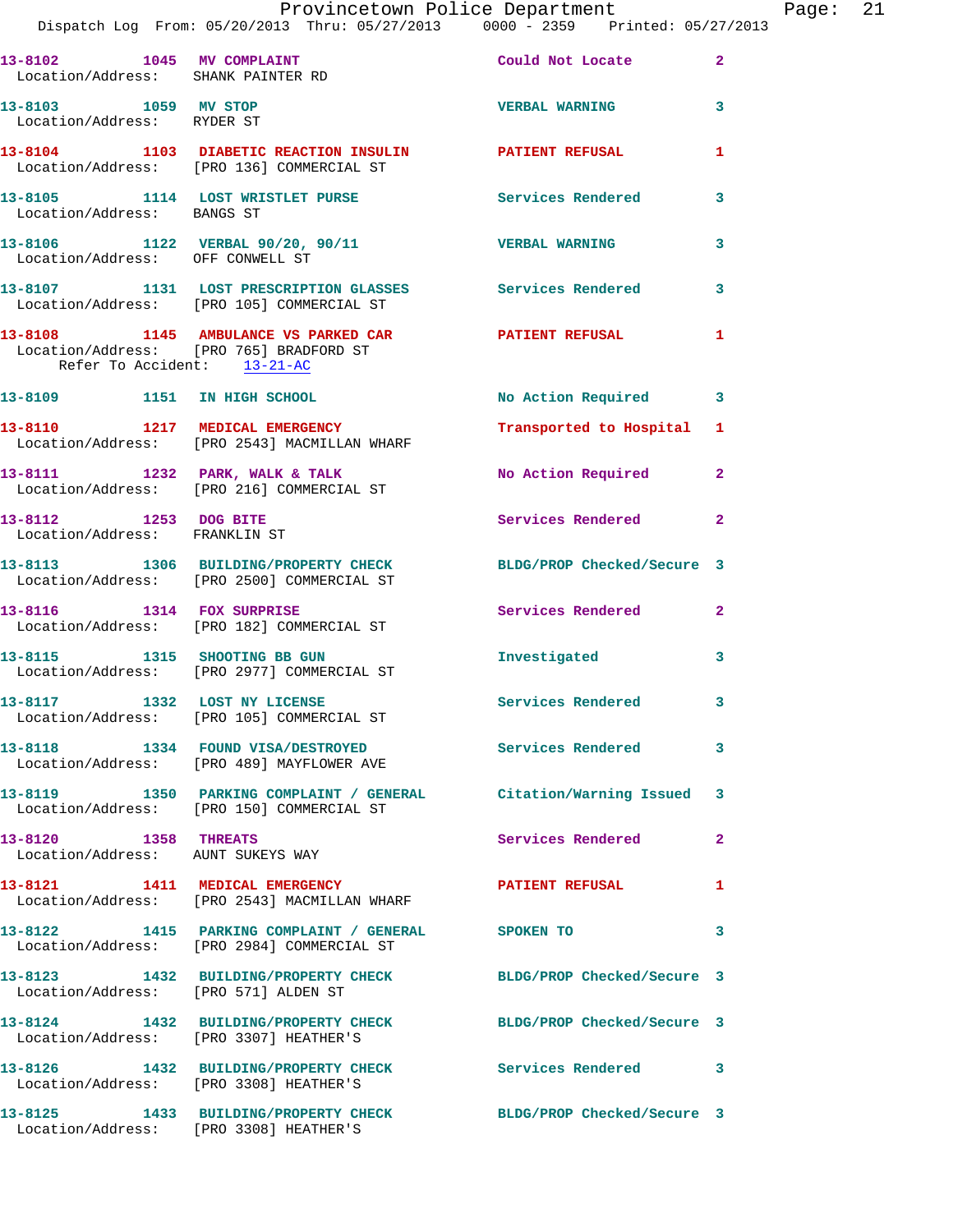Dispatch Log From: 05/20/2013 Thru: 05/27/2013 0000 - 2359 Printed: 05/27/2013

|                                                                | 13-8127 1539 FOLLOW UP<br>Location/Address: [PRO 3432] COMMERCIAL ST                                       | Could Not Locate            | $\overline{a}$                          |
|----------------------------------------------------------------|------------------------------------------------------------------------------------------------------------|-----------------------------|-----------------------------------------|
|                                                                | 13-8128 1629 FIRE ALARM/WORKING FIRE Extinguished<br>Location/Address: [PRO 2391] BRADFORD ST              |                             | $\mathbf{1}$<br>$\overline{\mathbf{4}}$ |
|                                                                | 13-8129 1658 FOUND CAT<br>Location/Address: [PRO 2066] COMMERCIAL ST                                       | Services Rendered           | $\mathbf{2}$                            |
|                                                                | 13-8130 1721 M/V BLOCKING DRIVEWAY<br>Location/Address: [PRO 2637] COMMERCIAL ST                           | Citation/Warning Issued 3   |                                         |
| 13-8131 1737 DOG BITE                                          | Location/Address: [PRO 356] COMMERCIAL ST                                                                  | SPOKEN TO                   | $\mathbf{2}$                            |
|                                                                | 13-8134 1841 BUILDING/PROPERTY CHECK<br>Location/Address: [PRO 3317] CEMETERY RD                           | BLDG/PROP Checked/Secure 3  |                                         |
|                                                                | 13-8135 1900 MV COMPLAINT/LOST<br>Location/Address: [PRO 357] COMMERCIAL ST                                | Services Rendered           | $\overline{2}$                          |
| 13-8136 1910 FOLLOW UP<br>Location/Address: [PRO 425] COURT ST |                                                                                                            | Services Rendered           | $\overline{2}$                          |
|                                                                | 13-8137 1914 MEDICAL EMERGENCY<br>Location/Address: [PRO 1353] COMMERCIAL ST                               | <b>PATIENT REFUSAL</b>      | 1                                       |
| Location/Address: [PRO 444] HIGH POLE                          | 13-8138 1955 BUILDING/PROPERTY CHECK BLDG/PROP Checked/Secure 3                                            |                             |                                         |
|                                                                | 13-8140 2012 MEDICAL EMERGENCY<br>Location/Address: [PRO 357] COMMERCIAL ST                                | Services Rendered           | 1                                       |
|                                                                | 13-8141 2013 PARKING COMPLAINT / GENERAL Services Rendered<br>Location/Address: [PRO 667] COMMERCIAL ST    |                             | 3                                       |
| 13-8142 2019 MV STOP                                           | Location/Address: [PRO 2490] PROVINCELANDS RD                                                              | <b>VERBAL WARNING</b>       | 3                                       |
|                                                                | 13-8143 2024 PARKING COMPLAINT / GENERAL Services Rendered<br>Location/Address: [PRO 3260] BRADFORD ST EXT |                             | 3                                       |
| 13-8144 2026 MV COMPLAINT                                      | Location/Address: [PRO 3458] COMMERCIAL ST                                                                 | <b>Vehicle Towed</b>        | $\mathbf{2}$                            |
| 13-8145 2039 MV STOP                                           | Location/Address: [PRO 204] COMMERCIAL ST                                                                  | <b>VERBAL WARNING</b>       | 3                                       |
|                                                                | 13-8146 2044 NOISE COMPLAINT<br>Location/Address: [PRO 3446] COMMERCIAL ST                                 | SPOKEN TO                   | 3                                       |
|                                                                | 13-8148 2055 BAR CHECK<br>Location/Address: [PRO 2737] COMMERCIAL ST                                       | Services Rendered           | $\mathbf{2}$                            |
|                                                                | 13-8149 2102 BUILDING/PROPERTY CHECK<br>Location/Address: [PRO 306] COMMERCIAL ST                          | BLDG/PROP Checked/Secure 3  |                                         |
|                                                                | 13-8150 2113 DISTURBANCE<br>Location/Address: [PRO 2977] COMMERCIAL ST                                     | Peace Restored <b>Seaps</b> | 1                                       |
| 13-8151 2120 BAR CHECK                                         | Location/Address: [PRO 399] COMMERCIAL ST                                                                  | Services Rendered           | $\overline{2}$                          |
|                                                                | 13-8152 2121 BUILDING/PROPERTY CHECK<br>Location/Address: [PRO 105] COMMERCIAL ST                          | BLDG/PROP Checked/Secure 3  |                                         |
| 13-8153 2124 BAR CHECK                                         | Location/Address: [PRO 272] COMMERCIAL ST                                                                  | Services Rendered           | $\mathbf{2}$                            |
| 13-8154 2129 BAR CHECK                                         |                                                                                                            | Services Rendered           | $\mathbf{2}$                            |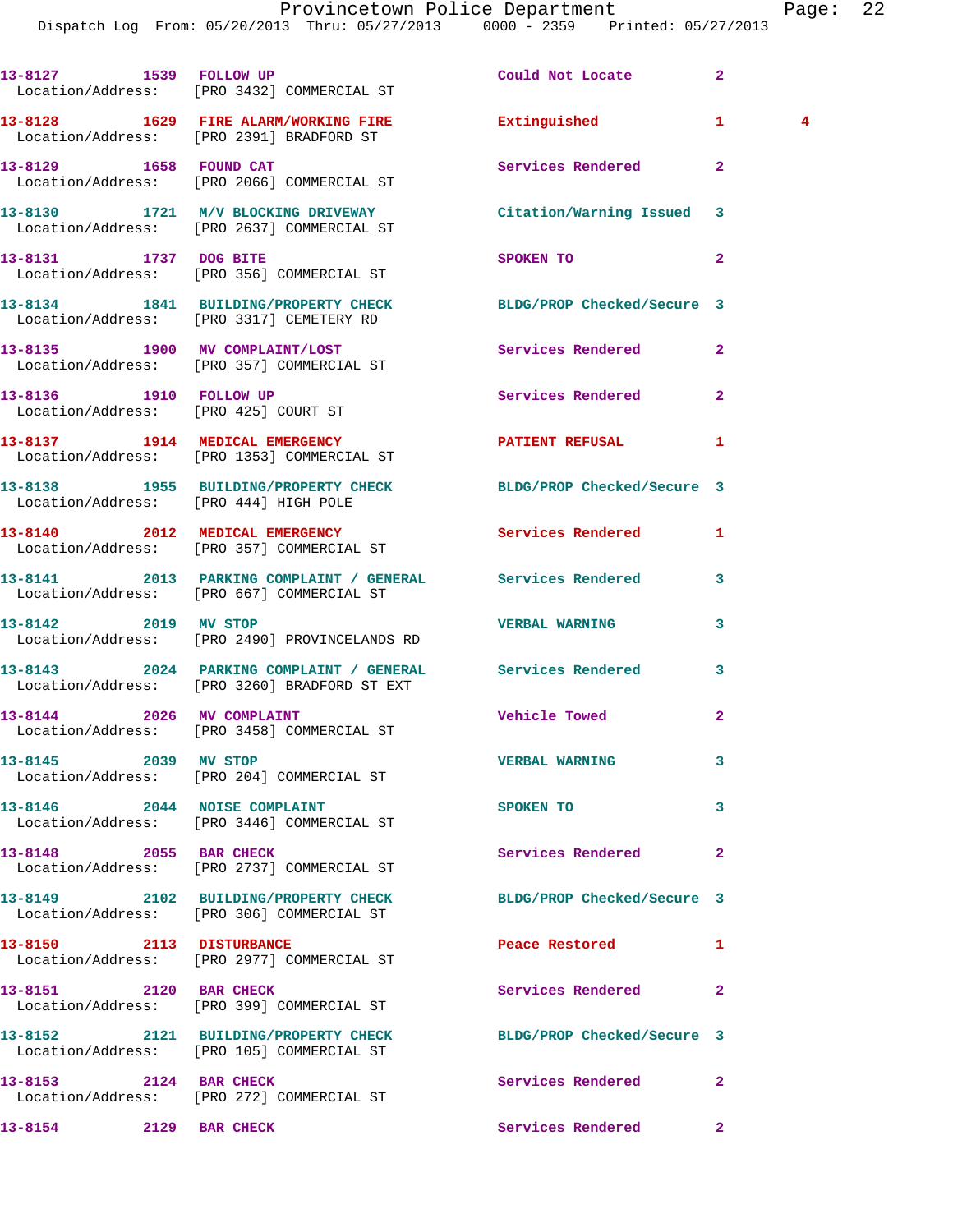|                                                              | Dispatch Log From: 05/20/2013 Thru: 05/27/2013 0000 - 2359 Printed: 05/27/2013                             | Provincetown Police Department |                | Page: 23 |  |
|--------------------------------------------------------------|------------------------------------------------------------------------------------------------------------|--------------------------------|----------------|----------|--|
|                                                              | Location/Address: [PRO 3443] COMMERCIAL ST                                                                 |                                |                |          |  |
| Location/Address: [PRO 2513] ROUTE 6                         | 13-8155 2137 MV OBSERVANCE / ASSIGNMENT Services Rendered 3                                                |                                |                |          |  |
| 13-8156 2140 MV STOP<br>Location/Address: [PRO 2521] ROUTE 6 |                                                                                                            | <b>VERBAL WARNING</b>          | 3              |          |  |
| 13-8157 2144 BAR CHECK                                       | Location/Address: [PRO 3236] COMMERCIAL ST                                                                 | Services Rendered              | $\overline{2}$ |          |  |
|                                                              | 13-8158 2147 BAR CHECK<br>Location/Address: [PRO 3633] COMMERCIAL ST                                       | Services Rendered              | $\mathbf{2}$   |          |  |
|                                                              | 13-8159 2153 BUILDING/PROPERTY CHECK BLDG/PROP Checked/Secure 3<br>Location/Address: [PRO 1646] WINSLOW ST |                                |                |          |  |
| Location/Address: [PRO 571] ALDEN ST                         | $13-8160$ 2158 SUSPICIOUS M/V                                                                              | No Action Required             | $\mathbf{2}$   |          |  |
| 13-8161 2217 BAR CHECK                                       | Location/Address: [PRO 208] COMMERCIAL ST                                                                  | Services Rendered              | $\mathbf{2}$   |          |  |
|                                                              | 13-8162 2217 MV STOP<br>Location/Address: CARVER CT + COMMERCIAL ST                                        | <b>VERBAL WARNING</b>          | 3              |          |  |
| Location/Address: COMMERCIAL ST                              | 13-8163 2250 MEDICAL EMERGENCY                                                                             | PATIENT REFUSAL                | 1              |          |  |
| Location/Address: [PRO 3259] MACMILLAN                       | 13-8164 2314 BUILDING/PROPERTY CHECK BLDG/PROP Checked/Secure 3                                            |                                |                |          |  |
| Location/Address: [PRO 571] ALDEN ST                         | 13-8166 2317 BUILDING/PROPERTY CHECK BLDG/PROP Checked/Secure 3                                            |                                |                |          |  |
|                                                              | 13-8167 2322 MV OBSERVANCE / ASSIGNMENT Services Rendered 3<br>Location/Address: RYDER ST + BRADFORD ST    |                                |                |          |  |
|                                                              | 13-8168 2322 MEDICAL EMERGENCY<br>Location/Address: [PRO 146] COMMERCIAL ST                                | Services Rendered              | 1              |          |  |
| 13-8169 2324 MV STOP                                         | Location/Address: [PRO 2391] BRADFORD ST                                                                   | <b>VERBAL WARNING</b>          | 3              |          |  |
| 13-8170 2326 MV STOP                                         | Location/Address: BRADFORD ST + WINSLOW ST                                                                 | <b>VERBAL WARNING</b>          | 3              |          |  |
| 13-8171 2329 MV STOP                                         | Location/Address: [PRO 43] BRADFORD ST                                                                     | <b>VERBAL WARNING</b>          | 3              |          |  |
|                                                              | 13-8172 2336 PARK, WALK & TALK<br>Location/Address: [PRO 175] COMMERCIAL ST                                | Services Rendered              | $\mathbf{2}$   |          |  |
| 13-8173 2338 MV STOP                                         | Location/Address: BRADFORD ST + STANDISH ST                                                                | <b>VERBAL WARNING</b>          | 3              |          |  |
| 13-8174 2344 MV STOP<br>Location/Address: [PRO 2518] ROUTE 6 |                                                                                                            | <b>VERBAL WARNING</b>          | 3              |          |  |
| 13-8175<br>2354 MV STOP<br>Location: ROUTE 6 O/B             |                                                                                                            | <b>VERBAL WARNING</b>          | 3              |          |  |
| For Date: $05/27/2013$ - Monday                              |                                                                                                            |                                |                |          |  |
|                                                              | Location/Address: [PRO 2483] COMMERCIAL ST                                                                 |                                |                |          |  |
|                                                              | 13-8178 0017 BUILDING/PROPERTY CHECK                                                                       | BLDG/PROP Checked/Secure 3     |                |          |  |

Location/Address: [PRO 2898] JEROME SMITH RD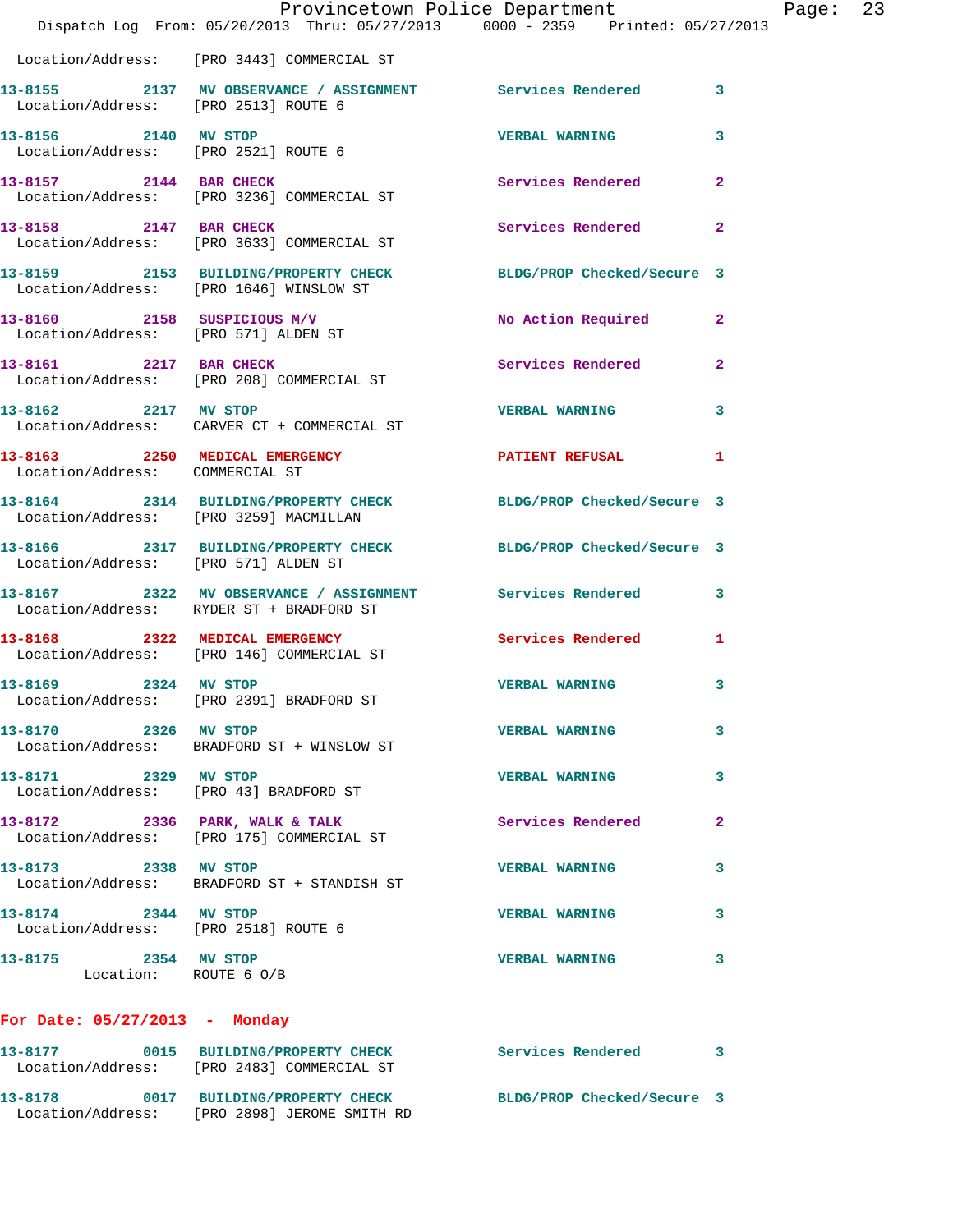|                                                       | Provincetown Police Department<br>Dispatch Log From: 05/20/2013 Thru: 05/27/2013 0000 - 2359 Printed: 05/27/2013  |                              |                         | Page: 24 |  |
|-------------------------------------------------------|-------------------------------------------------------------------------------------------------------------------|------------------------------|-------------------------|----------|--|
|                                                       | 13-8179 		 0029 MV OBSERVANCE / ASSIGNMENT Services Rendered 3<br>Location/Address: SHANKPAINTER RD + BRADFORD ST |                              |                         |          |  |
|                                                       | 13-8180 0041 BAR CHECK Services Rendered 2<br>Location/Address: [PRO 146] COMMERCIAL ST                           |                              |                         |          |  |
|                                                       | 13-8181 0047 BUILDING/PROPERTY CHECK BLDG/PROP Checked/Secure 3<br>Location/Address: [PRO 2543] MACMILLAN WHARF   |                              |                         |          |  |
|                                                       | 13-8182 0049 BAR CHECK Services Rendered 2<br>Location/Address: [PRO 3443] COMMERCIAL ST                          |                              |                         |          |  |
|                                                       | 13-8184 0052 BAR CHECK<br>Location/Address: [PRO 399] COMMERCIAL ST                                               | Services Rendered            | $\mathbf{2}$            |          |  |
|                                                       | 13-8185 0056 PARK, WALK & TALK 1988 Services Rendered<br>Location: [PRO 3431] LOPES SQUARE                        |                              | $\mathbf{2}$            |          |  |
| Location: CENTER ROAM                                 | 13-8188 0118 PARK, WALK & TALK 3 Services Rendered 2                                                              |                              |                         |          |  |
|                                                       | 13-8189 0124 DISTURBANCE Services Rendered<br>Location/Address: [PRO 165] COMMERCIAL ST                           |                              | $\mathbf{1}$            |          |  |
| Location/Address: [PRO 564] BAYBERRY                  | 13-8192 0211 BUILDING/PROPERTY CHECK Services Rendered 3                                                          |                              |                         |          |  |
|                                                       | 13-8193 0212 BUILDING/PROPERTY CHECK BLDG/PROP Checked/Secure 3<br>Location/Address: [PRO 488] MAYFLOWER AVE      |                              |                         |          |  |
|                                                       | 13-8194 0215 COMPLAINT<br>Location/Address: [PRO 106] COMMERCIAL ST                                               | SPOKEN TO                    | $\overline{\mathbf{3}}$ |          |  |
|                                                       | 13-8195 0219 MEDICAL EMERGENCY PATIENT REFUSAL 1<br>Location/Address: [PRO 106] COMMERCIAL ST                     |                              |                         |          |  |
|                                                       | 13-8196 0219 BUILDING/PROPERTY CHECK BLDG/PROP Checked/Secure 3<br>Location/Address: [PRO 569] WINSLOW ST         |                              |                         |          |  |
|                                                       | 13-8197 0233 MEDICAL EMERGENCY Transported to Hospital 1<br>Location/Address: [PRO 132] COMMERCIAL ST             |                              |                         |          |  |
| Location/Address: [PRO 3287] ROUTE 6                  | 13-8198 				0253 BUILDING/PROPERTY CHECK 					BLDG/PROP Checked/Secure 3                                          |                              |                         |          |  |
| 13-8199 0301 GENERAL INFO                             |                                                                                                                   | Services Rendered 3          |                         |          |  |
| 13-8200 0304 MISSING CAT<br>Location/Address: RACE RD |                                                                                                                   | Services Rendered            | $\mathbf{2}$            |          |  |
|                                                       | 13-8201 0447 BUILDING/PROPERTY CHECK BLDG/PROP Checked/Secure 3<br>Location/Address: [PRO 3030] TIN PAN ALLEY RD  |                              |                         |          |  |
|                                                       | 13-8202 0506 BUILDING/PROPERTY CHECK<br>Location/Address: [PRO 391] COMMERCIAL ST                                 | Services Rendered 3          |                         |          |  |
|                                                       | 13-8203 0520 BUILDING/PROPERTY CHECK BLDG/PROP Checked/Secure 3<br>Location/Address: [PRO 1638] COMMERCIAL ST     |                              |                         |          |  |
| 13-8204 0527 FIRE ALARM                               | Location/Address: [PRO 1892] SHANK PAINTER RD                                                                     | False Alarm                  | $\mathbf{1}$            |          |  |
|                                                       | 13-8205 0540 LOBBY TRAFFIC<br>Location/Address: [PRO 542] SHANK PAINTER RD                                        | Services Rendered 2          |                         | 3        |  |
| 13-8206 0555 ALARM - ELEVATOR                         | Location/Address: [PRO 105] COMMERCIAL ST                                                                         | False Alarm <b>Example 2</b> | $\mathbf{1}$            |          |  |
| 13-8207                                               | 0621 TRAFFIC LIGHT OUT                                                                                            | Services Rendered 3          |                         | 7        |  |

Location/Address: CONWELL ST + ROUTE 6